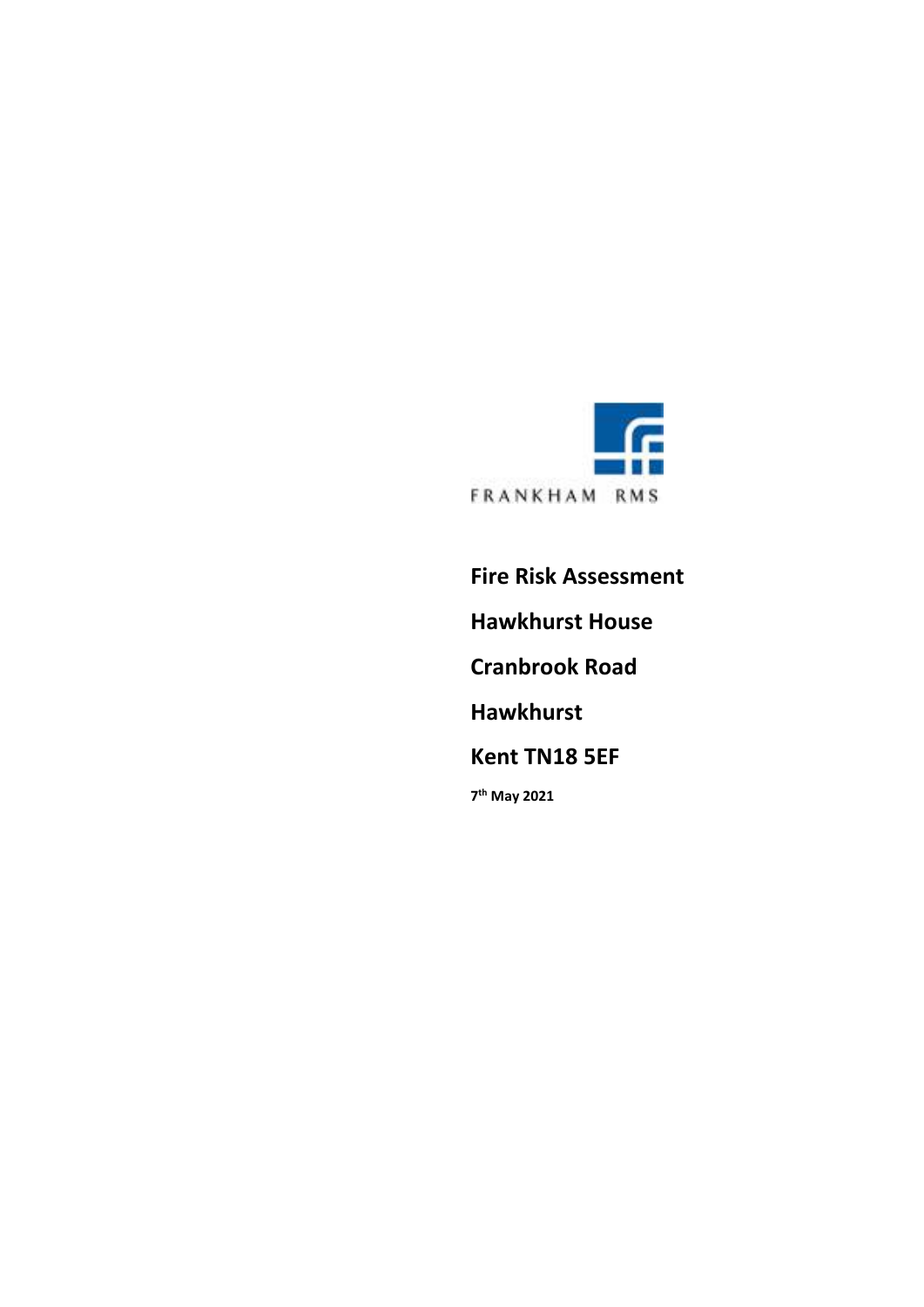# Fire Risk Assessment Report

| Date of Assessment                              | 07/05/2021                                                |
|-------------------------------------------------|-----------------------------------------------------------|
| Fire Risk Assessment strategic review frequency | Annual due 07/05/2022                                     |
| Name of Assessor                                | Helen Dillon Tier 3 (NAFRAR) 2021, MIFSM CFPA Europe Dip  |
| <b>Building</b>                                 | Hawkhurst House                                           |
| Address                                         | Hawkhurst House, Cranbrook Road, Hawkhurst, Kent TN18 5EF |

\* *The periodic review is subject to the risk remaining the same as that encountered at the time of this assessment, if the risk changes then a review may be required earlier than the date given above.* 



Applicable Fire Safety Legislation:

*The Regulatory Reform (Fire Safety) Order 2005 (RRO)* 

#### UPRN: NA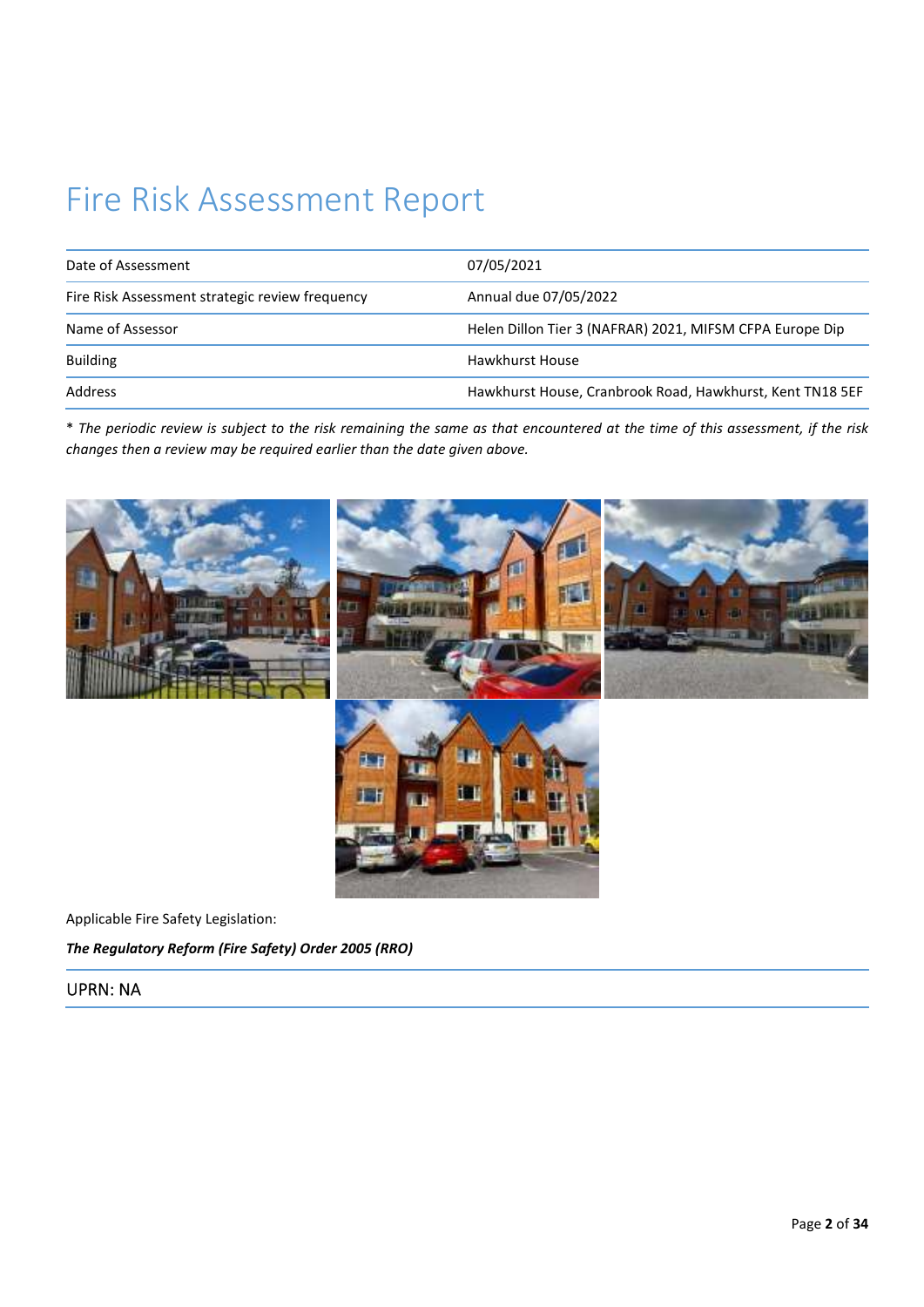### **Contents**

| <b>Building Description and Use</b>                    | 4  |
|--------------------------------------------------------|----|
| <b>Findings of the Fire Risk Assessment</b>            | 8  |
| <b>Recommendations</b>                                 | 8  |
| <b>Fire Risk Rating Matrix</b>                         | 10 |
| <b>Identification of People at Risk</b>                | 12 |
| <b>Fire Hazards and their Elimination or Control</b>   | 13 |
| <b>Fire Protection Measures</b>                        | 17 |
| <b>Measures to Limit Fire Spread and Development</b>   | 19 |
| <b>Fire Safety Signs and Notices</b>                   | 21 |
| <b>Means of Giving Warning in Case of Fire</b>         | 22 |
| <b>Fire-Fighter Access and Fire-Fighting Equipment</b> | 23 |
| <b>Management of Fire Safety</b>                       | 24 |
| <b>Testing &amp; Maintenance</b>                       | 27 |
| <b>Risk Level Estimator</b>                            | 29 |
| <b>Document Control</b>                                | 31 |
| Appendix A - Photographs (if applicable)               | 32 |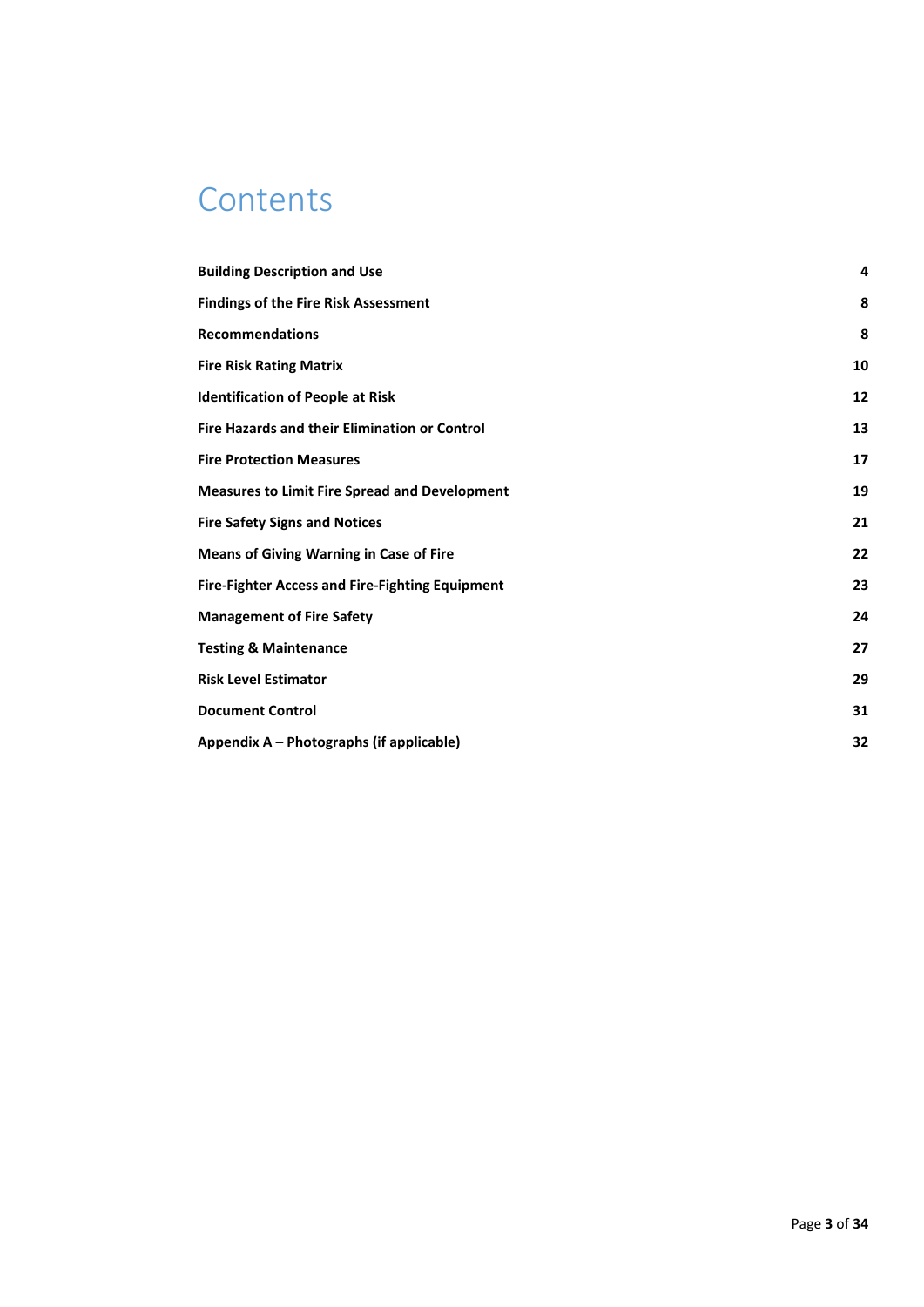## Building Description and Use

| <b>Building Use</b>                                                                                                |                                                                                                                                                                                                                     |
|--------------------------------------------------------------------------------------------------------------------|---------------------------------------------------------------------------------------------------------------------------------------------------------------------------------------------------------------------|
| What are the premises used for?                                                                                    | Residential Care Home.                                                                                                                                                                                              |
| Type of occupancy (single or multiple)                                                                             | Single.                                                                                                                                                                                                             |
| Days and hours of which building is in use and any<br>out of hours activities that take place?                     | 24 hours a day, 7 days a week.                                                                                                                                                                                      |
| Approximate maximum number of occupants                                                                            | 93 bedrooms, registered for 85, currently 30<br>residents. 13 x live in staff occupying part of<br>the first floor.                                                                                                 |
| Approximate maximum number of employees at any                                                                     | 1 clinical lead covering the whole home.                                                                                                                                                                            |
| one time                                                                                                           | 5 and a half care staff covering the ground floor<br>currently during daytime shift.                                                                                                                                |
|                                                                                                                    | 3 care staff (shortly going up to 4) covering the<br>second floor currently during daytime shift.                                                                                                                   |
|                                                                                                                    | Night shift is 5 staff members covering the<br>whole home.                                                                                                                                                          |
|                                                                                                                    | 1 <sup>st</sup> floor used only as staff accommodation<br>currently for 13 members of staff.                                                                                                                        |
|                                                                                                                    | Other employees during daytime/normal<br>working hours $-2x$ housekeeping, 1 x laundry,<br>3 x kitchen staff (also present at weekends), 1 x<br>maintenance, 5 other members of<br>staff/managers Monday to Friday. |
| Approximate maximum number of members of the<br>public at any one time                                             | Number of visitors unknown, currently at low<br>levels due to COVID restrictions.                                                                                                                                   |
| Number of fire wardens / fire marshals on site                                                                     | All staff have been provided with fire safety<br>training and would carry out appropriate fire<br>warden roles in accordance with the local<br>procedures.                                                          |
| Are occupants familiar with the layout?                                                                            | Staff are familiar, residents would be<br>accompanied if necessary.                                                                                                                                                 |
| Is the premises used by people whose<br>mobility/hearing/cognition maybe impaired?                                 | Residents may suffer from physical frailty or<br>dementia/mental illness.                                                                                                                                           |
|                                                                                                                    | The ground floor covers 20 residents with<br>physical disabilities/care needs and cognitive<br>decline as well as early stages dementia. The<br>second floor contains 10 dementia residents.                        |
| Are the premises used for sleeping accommodation?                                                                  | Yes.                                                                                                                                                                                                                |
| Are young persons employed within the premises?                                                                    | No.                                                                                                                                                                                                                 |
| Are there any occupants working in remote areas of<br>the workplace, or working outside normal operating<br>hours? | No.                                                                                                                                                                                                                 |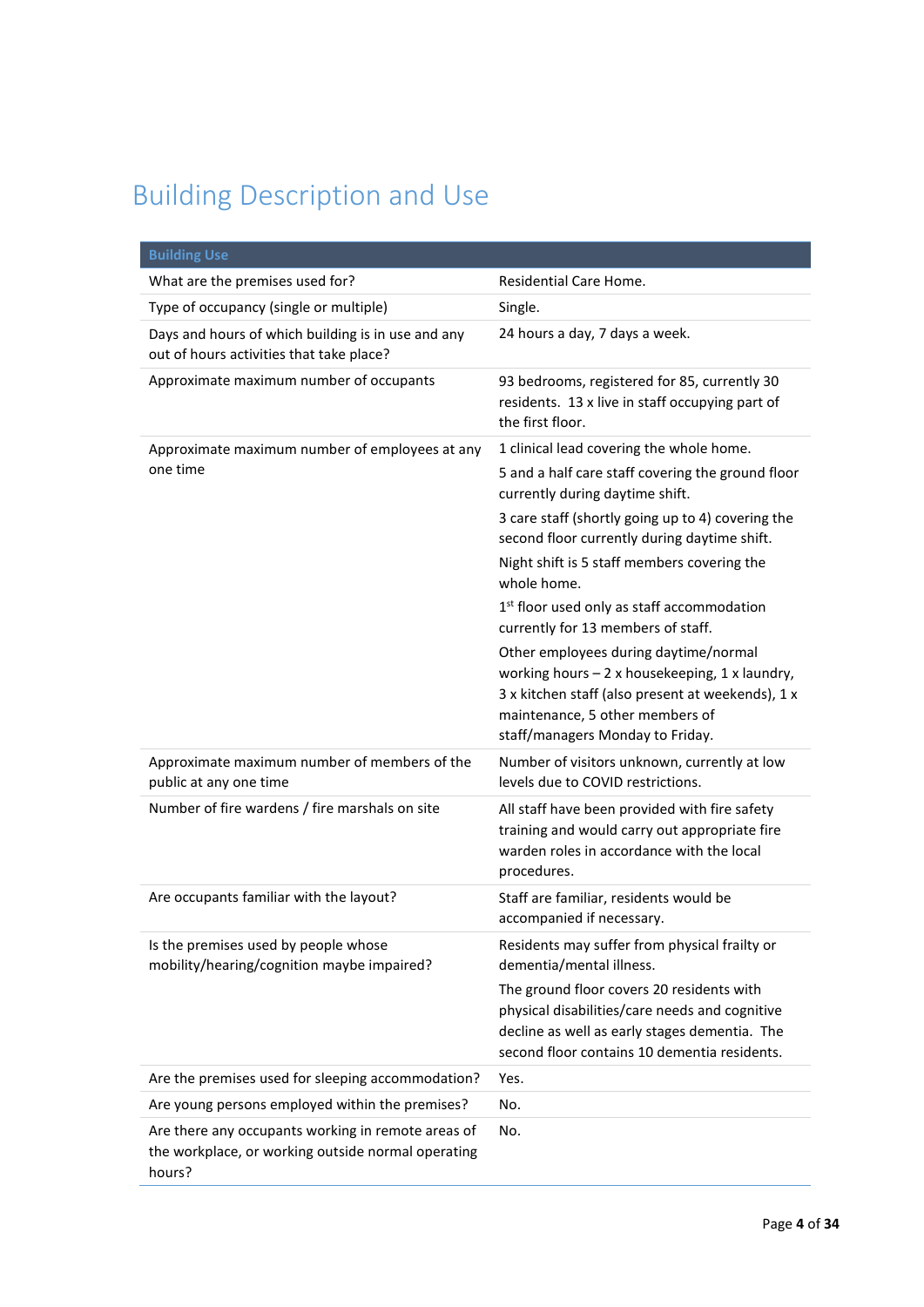#### **Building Use**

Evacuation Strategy – e.g. phased, simultaneous etc. Phased Evacuation.

The Responsible Person is the Hawkhurst House Manager (Chris Walton-Turner). The identity of the person who has responsibility for fire safety at the premises and the identity of the competent person appointed by Hawkhurst House to assist them to undertake the preventative and protective measures was Nick Farmer (Maintenance).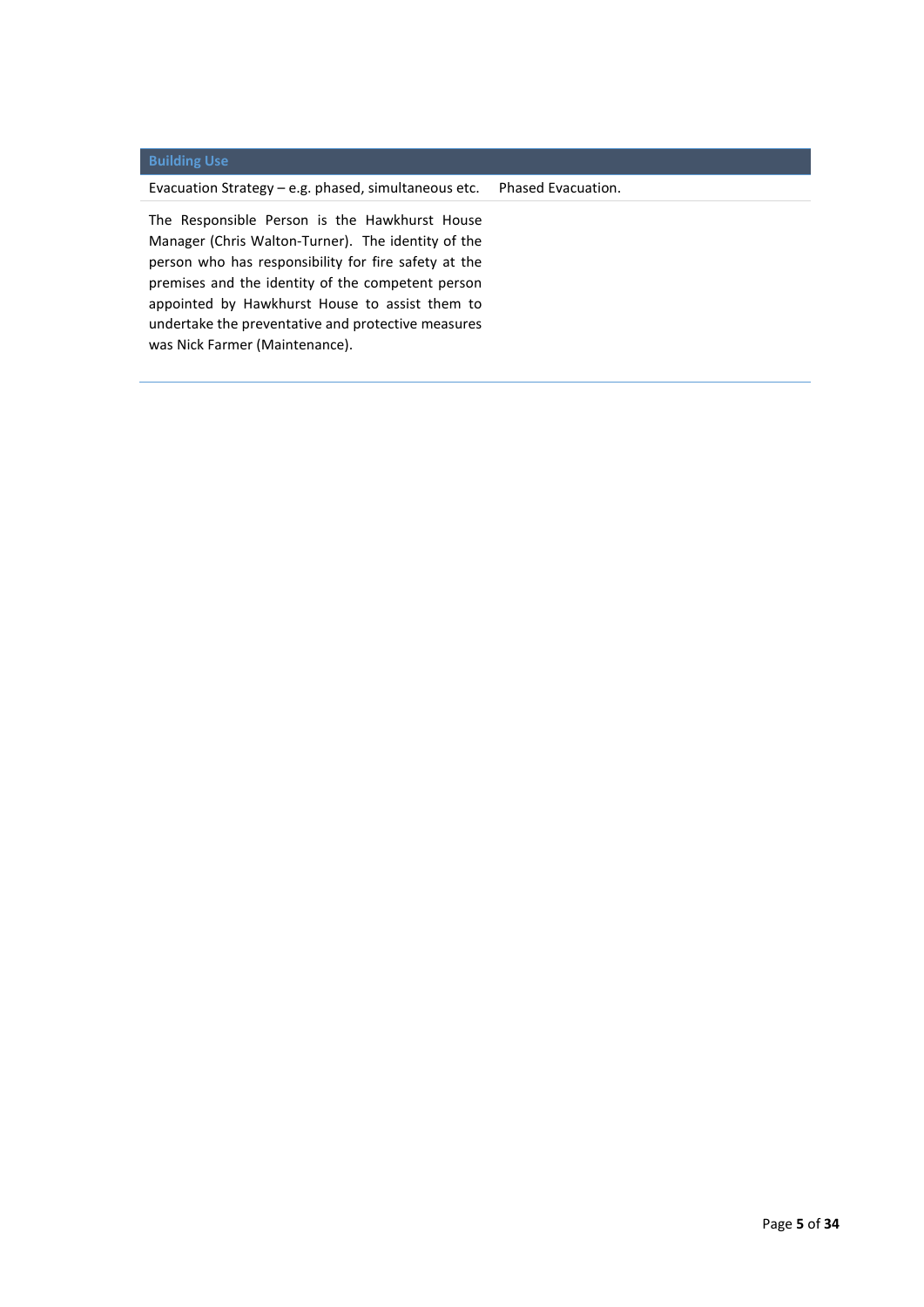| <b>Building Description</b>                                          |                                                                                                                                                                                                                                                                                                                                                                                                                                                                                                                                                                                                                                                                                                                                                                                                                                                                                                                                                                                                                                                                                                                                                                                                                                                                                                                                                                                                                                                                                                                                                                                                                                                                                                                                                                                                                                                                                        |
|----------------------------------------------------------------------|----------------------------------------------------------------------------------------------------------------------------------------------------------------------------------------------------------------------------------------------------------------------------------------------------------------------------------------------------------------------------------------------------------------------------------------------------------------------------------------------------------------------------------------------------------------------------------------------------------------------------------------------------------------------------------------------------------------------------------------------------------------------------------------------------------------------------------------------------------------------------------------------------------------------------------------------------------------------------------------------------------------------------------------------------------------------------------------------------------------------------------------------------------------------------------------------------------------------------------------------------------------------------------------------------------------------------------------------------------------------------------------------------------------------------------------------------------------------------------------------------------------------------------------------------------------------------------------------------------------------------------------------------------------------------------------------------------------------------------------------------------------------------------------------------------------------------------------------------------------------------------------|
| Age of Building                                                      | Completed 2017                                                                                                                                                                                                                                                                                                                                                                                                                                                                                                                                                                                                                                                                                                                                                                                                                                                                                                                                                                                                                                                                                                                                                                                                                                                                                                                                                                                                                                                                                                                                                                                                                                                                                                                                                                                                                                                                         |
| Brief details of construction                                        | Brick and concrete constructed four storey<br>building with a pitched roof.                                                                                                                                                                                                                                                                                                                                                                                                                                                                                                                                                                                                                                                                                                                                                                                                                                                                                                                                                                                                                                                                                                                                                                                                                                                                                                                                                                                                                                                                                                                                                                                                                                                                                                                                                                                                            |
| Approximate area in sqm of building footprint                        | Unknown                                                                                                                                                                                                                                                                                                                                                                                                                                                                                                                                                                                                                                                                                                                                                                                                                                                                                                                                                                                                                                                                                                                                                                                                                                                                                                                                                                                                                                                                                                                                                                                                                                                                                                                                                                                                                                                                                |
| Description of layout (include number of fire exits &<br>stairs etc) | The main entrance at ground floor level leads<br>into an entrance lobby with a manager's office,<br>sales office, sitting area, lift 2 and admin office.<br>There is also access from this area into the<br>central lounge/dining area, into the stairs and<br>lift 1 lobby as well as access to compartments<br>containing rooms 1-6 and store cupboards and<br>flue cupboards, rooms 7-11 and assisted<br>bathroom, linen cupboard, store cupboard and<br>medical store and door to stairs (the exit from<br>these stairs is up one level), this also provides<br>access to lift 3 lobby accessing a further<br>compartment containing flats 12-15, store<br>cupboards, sluice cupboard and cleaner's store<br>and access back to the compartment containing<br>bedrooms 7-11. The central lounge also<br>contains 2 nurse in charge offices and two<br>toilets. To the other side of the lounge there<br>are a further 3 compartments containing rooms<br>16-22; 23, 24, 31, 30 a sitting area, 29, a store<br>and assisted bathroom and a further<br>compartment containing rooms 25-28, linen<br>store, cleaners cupboard, sluice room store<br>room and drugs store and access to a set of<br>stairs with an exit at this level. This<br>compartment leads back through to the<br>compartment containing rooms 23, 24 etc.<br>The first floor contains an atrium above the<br>main entrance lobby with access to the stairs<br>and lift 1 lobby, the hair salon, a sitting area<br>and store and access to the central<br>lounge/dining area. This floor has the same<br>layout as the ground floor with 3 compartments<br>to the left of the lounge containing rooms 101-<br>106; 107-111, a sitting area, assisted bathroom,<br>linen store, store cupboard and drug store with<br>access to the stair with an exit from the<br>stairwell into an entrance lobby on this level |
|                                                                      | and access via lift 3 lobby to a further                                                                                                                                                                                                                                                                                                                                                                                                                                                                                                                                                                                                                                                                                                                                                                                                                                                                                                                                                                                                                                                                                                                                                                                                                                                                                                                                                                                                                                                                                                                                                                                                                                                                                                                                                                                                                                               |
|                                                                      | compartment containing rooms 112-115, which<br>in turn provides access to the compartment                                                                                                                                                                                                                                                                                                                                                                                                                                                                                                                                                                                                                                                                                                                                                                                                                                                                                                                                                                                                                                                                                                                                                                                                                                                                                                                                                                                                                                                                                                                                                                                                                                                                                                                                                                                              |
|                                                                      | containing rooms 107, 108 etc. The rooms on                                                                                                                                                                                                                                                                                                                                                                                                                                                                                                                                                                                                                                                                                                                                                                                                                                                                                                                                                                                                                                                                                                                                                                                                                                                                                                                                                                                                                                                                                                                                                                                                                                                                                                                                                                                                                                            |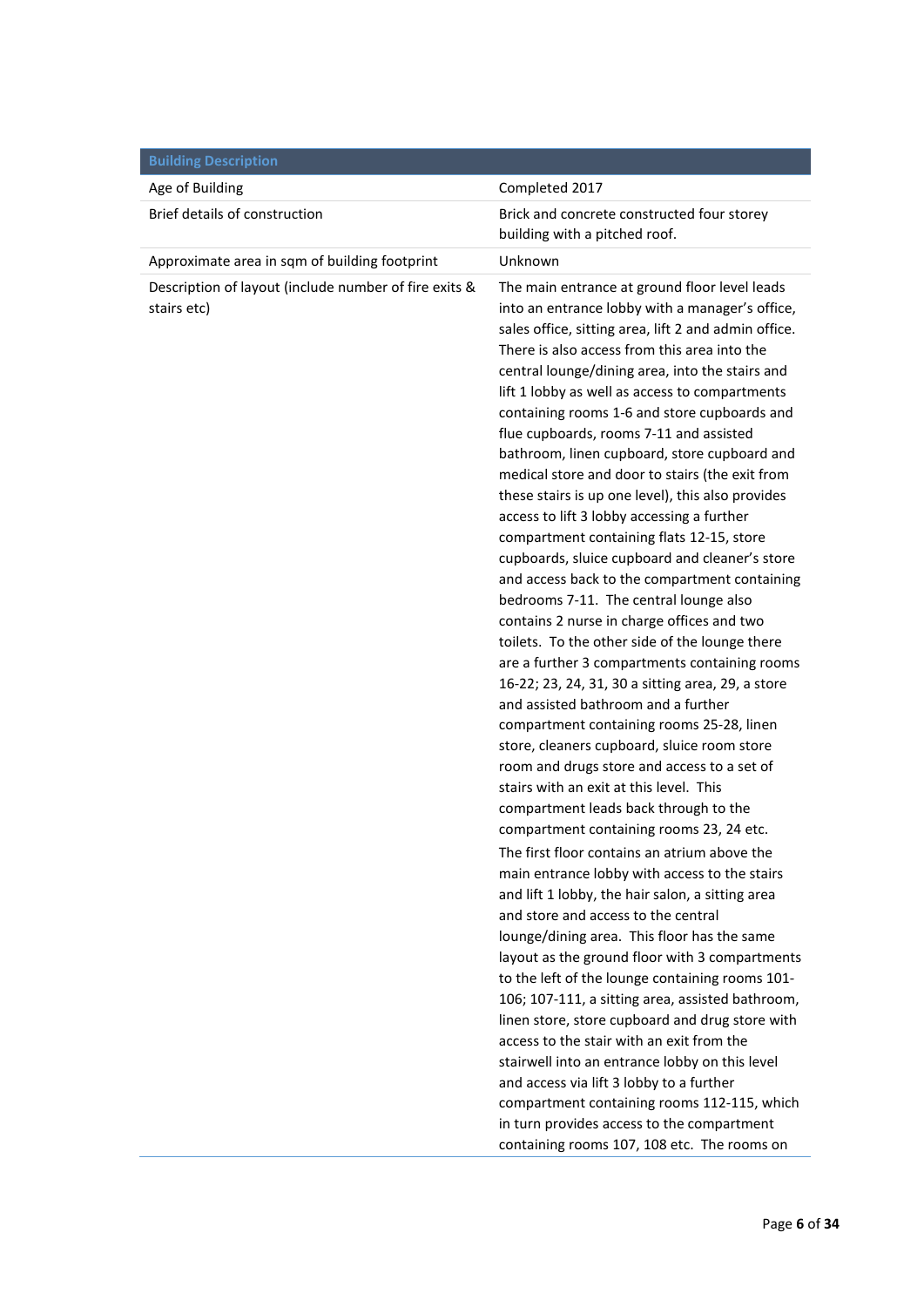|                                                                                       | the other side of this floor are currently being<br>used as staff accommodation.                                                                                                                                                                                                                                                                                                                                                                                                                                                                                            |
|---------------------------------------------------------------------------------------|-----------------------------------------------------------------------------------------------------------------------------------------------------------------------------------------------------------------------------------------------------------------------------------------------------------------------------------------------------------------------------------------------------------------------------------------------------------------------------------------------------------------------------------------------------------------------------|
|                                                                                       | The second floor has the exact same layout as<br>the first floor with compartments containing<br>rooms 201-206, 207-211 and 212-215 to the<br>left of the lounge and 216-222; 223, 224, 231,<br>230 & 229 and 225-228 to the right of the<br>lounge (as well as the store/riser cupboards).<br>The basement contains an electrical store used<br>as an office for maintenance, a plant room, day<br>centre (not currently in use), training room,<br>laundry, kitchen, staff room, kitchen staff<br>changing room, cleaner's stores, changing<br>rooms and the server room. |
|                                                                                       | External medical gases store located away from<br>the building. (not currently in use).                                                                                                                                                                                                                                                                                                                                                                                                                                                                                     |
|                                                                                       | There is also an external bin store and electrical<br>cupboard. Sprinklers are provided throughout<br>this building.                                                                                                                                                                                                                                                                                                                                                                                                                                                        |
| Number of floors ground and above                                                     | 3                                                                                                                                                                                                                                                                                                                                                                                                                                                                                                                                                                           |
| Number of floors below ground                                                         | 1                                                                                                                                                                                                                                                                                                                                                                                                                                                                                                                                                                           |
| State parts of building assessed - detail areas not<br>assessed/visited and reason(s) | All areas were included.                                                                                                                                                                                                                                                                                                                                                                                                                                                                                                                                                    |
| Date of previous FRA and are all actions complete<br>and signed off?                  | 13 <sup>th</sup> January 2020, actions completed.                                                                                                                                                                                                                                                                                                                                                                                                                                                                                                                           |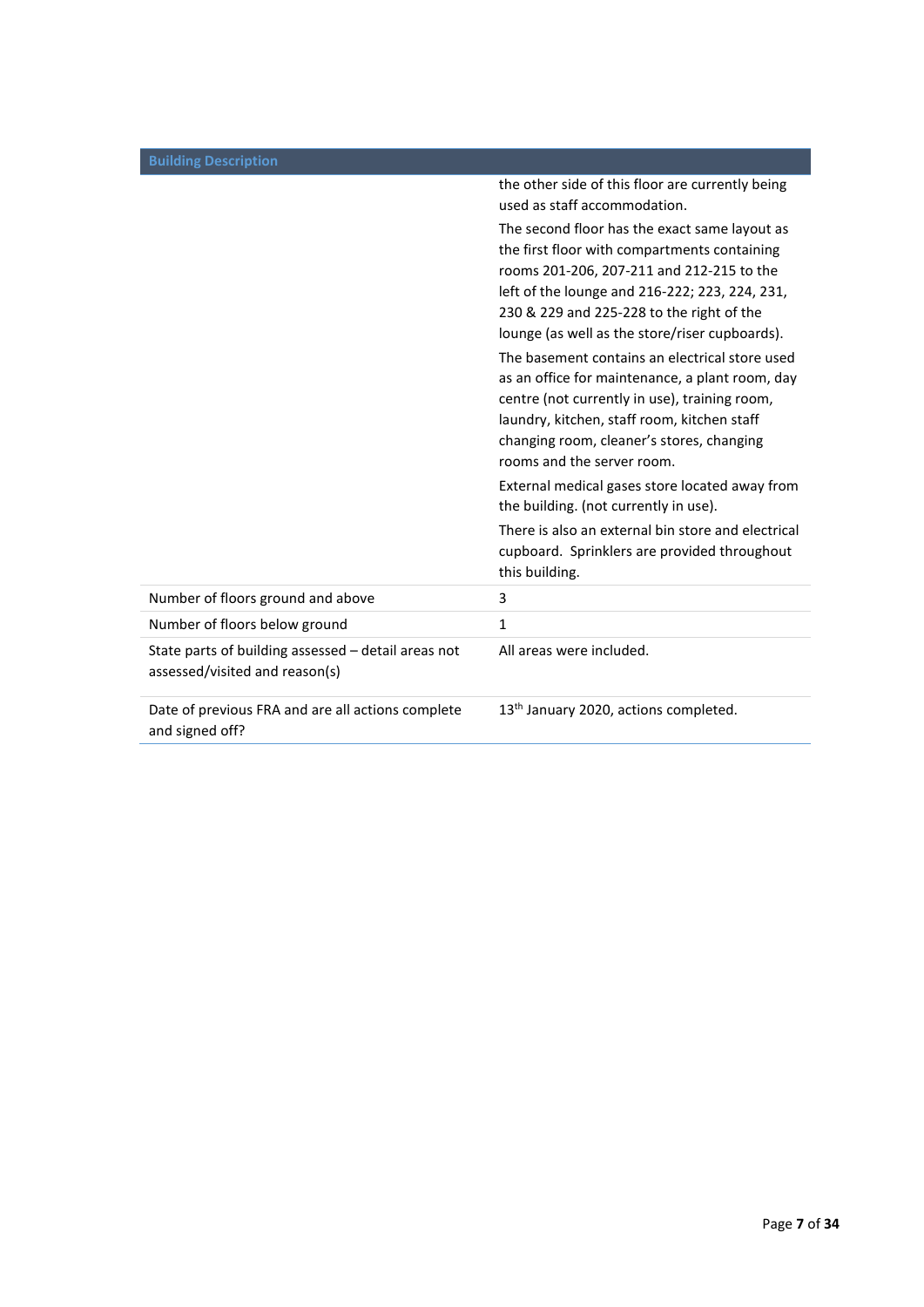# Findings of the Fire Risk Assessment Recommendations

This section comments on those aspects of the assessment identified in the main body of the report as requiring attention. It is recommended that the following recommendations are implemented:

| <b>Qu Ref</b> | <b>Priority</b> | <b>Issue and recommendation</b>                                                                                                                                                   | <b>Action by whom</b> | Date action taken |
|---------------|-----------------|-----------------------------------------------------------------------------------------------------------------------------------------------------------------------------------|-----------------------|-------------------|
| 8.5           | <b>P2</b>       | There was some contractor's storage in the loft.                                                                                                                                  |                       |                   |
|               |                 | Storage in the loft should be removed.                                                                                                                                            |                       |                   |
| 12.3          | P <sub>2</sub>  | The provision of exits from the basement level should be reviewed. The day centre is<br>located at basement level requiring the use of a lift/stairs down to this area. Should an |                       |                   |
|               |                 | evacuation be required it is not clear if the users of this area would be able to get to a place                                                                                  |                       |                   |
|               |                 | of ultimate safety. The exit leads into the light well/stairs and users would need to use                                                                                         |                       |                   |
|               |                 | steps to get back up to ground floor level.                                                                                                                                       |                       |                   |
|               |                 | Review the provision of fire exits in the basement area to ensure suitable provision for the                                                                                      |                       |                   |
|               |                 | occupancy type.                                                                                                                                                                   |                       |                   |
| 14.1          | P <sub>2</sub>  | It could not be confirmed if the compartmentation lines from the floor below have been                                                                                            |                       |                   |
|               |                 | continued up into the roof area.                                                                                                                                                  |                       |                   |
|               |                 | It should be confirmed that the lines of compartmentation between rooms on the top                                                                                                |                       |                   |
|               |                 | floor extend through the roof void in a continuous vertical plane to the underside of the                                                                                         |                       |                   |
|               |                 | roof. This is to prevent fire spread between bedrooms, and fire spread from a bedroom                                                                                             |                       |                   |
|               |                 | into other areas of the building via the common roof void.                                                                                                                        |                       |                   |
| 14.2          | P <sub>2</sub>  | Cladding has been provided to the building, understood to be stained timber.                                                                                                      |                       |                   |
|               |                 | It should be confirmed that this has been appropriately treated and will not aid the                                                                                              |                       |                   |
|               |                 | spread of fire externally.                                                                                                                                                        |                       |                   |
| 16.1          | P <sub>2</sub>  | The intumescent strip was missing from the door to the store cupboard near room 6.                                                                                                |                       |                   |
|               |                 | This should be replaced.                                                                                                                                                          |                       |                   |
|               |                 |                                                                                                                                                                                   |                       |                   |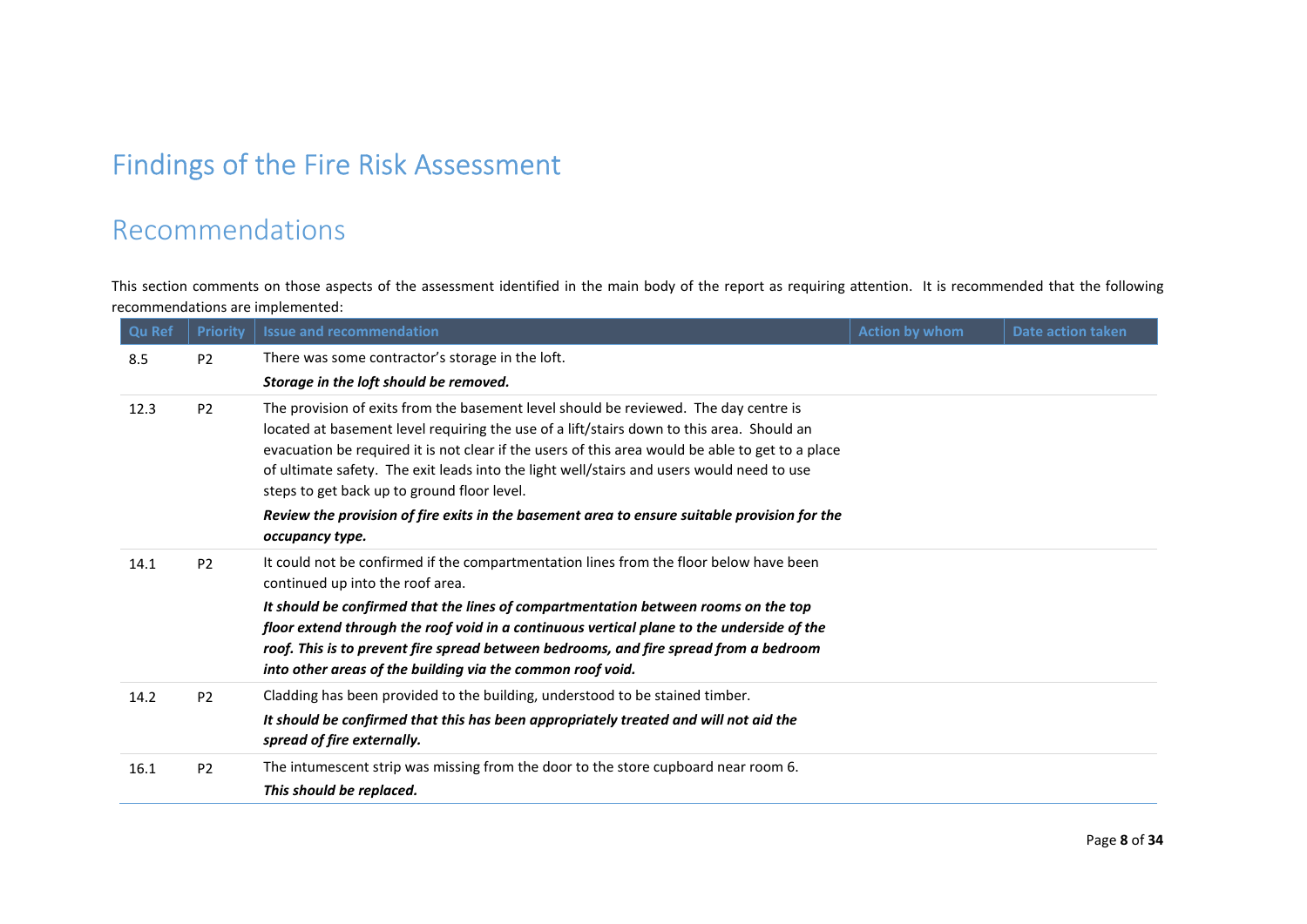| Qu Ref | <b>Priority</b> | <b>Issue and recommendation</b>                                                                                                                                                                                                                                                                                                                                                                                                                                                                                                                                                                                                                                                                                                                                                                                                                                                        | <b>Action by whom</b> | <b>Date action taken</b> |
|--------|-----------------|----------------------------------------------------------------------------------------------------------------------------------------------------------------------------------------------------------------------------------------------------------------------------------------------------------------------------------------------------------------------------------------------------------------------------------------------------------------------------------------------------------------------------------------------------------------------------------------------------------------------------------------------------------------------------------------------------------------------------------------------------------------------------------------------------------------------------------------------------------------------------------------|-----------------------|--------------------------|
| 16.1   | P <sub>2</sub>  | The intumescent strip and smoke seal was missing from the side of the door to the<br>hairdressing salon.<br>This should be replaced.                                                                                                                                                                                                                                                                                                                                                                                                                                                                                                                                                                                                                                                                                                                                                   |                       |                          |
| 20.3   | P <sub>2</sub>  | The fire procedures state that staff report to the fire alarm panel and the nurse in charge<br>dispatches 2 staff members to the location of the fire to carry out an evacuation if<br>necessary. Other homes have adopted slightly different procedures which involve staff in<br>resident's areas reporting to the nurse's offices. Walkie talkies have been provided by the<br>fire alarm panel and to the nurse's offices, kitchen, laundry and any other areas that are<br>remote from the main fire alarm panel. This enables the duty manager/person at the main<br>fire alarm panel to identify the location of the activation from the panel and issue<br>instructions immediately depending on the location of the fire. This is considered to be a<br>very effective way of responding to a fire alarm and allocating appropriate resource to the<br>relevant area quickly. |                       |                          |
|        |                 | Consideration should be made to adopting a procedure similar to this in this building. (It<br>is understood that walkie talkies have already been ordered and this action is in progress)                                                                                                                                                                                                                                                                                                                                                                                                                                                                                                                                                                                                                                                                                              |                       |                          |
| 21.4   | P <sub>2</sub>  | It is understood that regular fire drills are carried out, however the last recorded date was<br>2/5/2019.                                                                                                                                                                                                                                                                                                                                                                                                                                                                                                                                                                                                                                                                                                                                                                             |                       |                          |
|        |                 | It should be ensured that fire drills are carried out at least annually and at training<br>sessions as per the policy document on the main web site.                                                                                                                                                                                                                                                                                                                                                                                                                                                                                                                                                                                                                                                                                                                                   |                       |                          |
| 22.8   | P <sub>2</sub>  | Last sprinkler service dated 24/2/2021.                                                                                                                                                                                                                                                                                                                                                                                                                                                                                                                                                                                                                                                                                                                                                                                                                                                |                       |                          |
|        |                 | It should be confirmed that the appropriate weekly tests are carried out for the sprinkler<br>system in accordance with BS EN 12845.                                                                                                                                                                                                                                                                                                                                                                                                                                                                                                                                                                                                                                                                                                                                                   |                       |                          |

Note: The significant findings are considered to be the whole of this fire risk assessment, including all commentary made in the respective sections of the document. Those items that have been identified as requiring remedial action in order to reduce the risk to life or serious injury to as low as reasonably practicable, within and around the building, will be listed in the action plan above.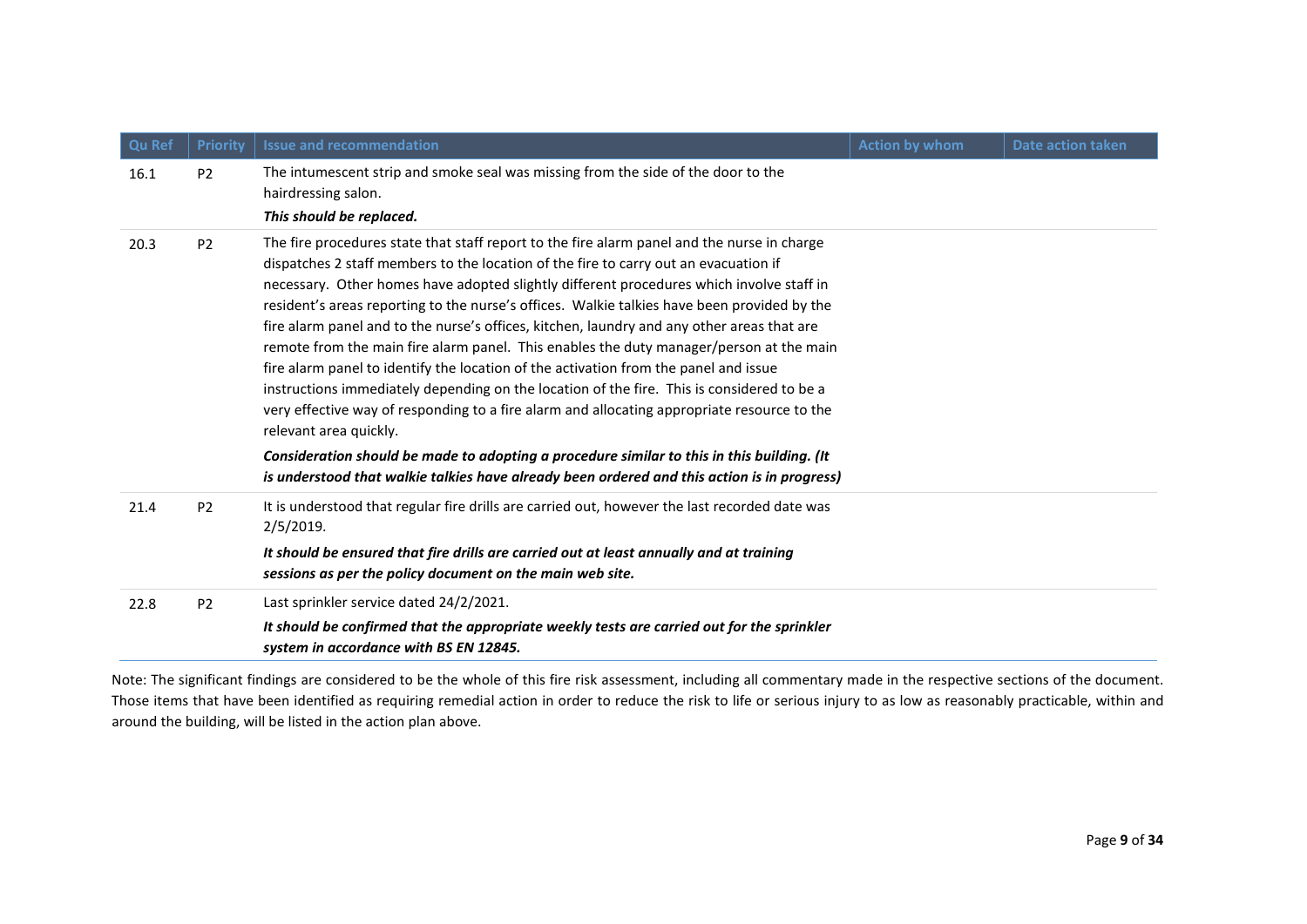### Fire Risk Rating Matrix

The following risk rating matrix is used to enable semi-quantification of the itemised fire safety deficiencies (hazards) that were found during the recent survey of the premise.

|                   | 5                       | 5              | 10             | 15              | 20                    | 25 |
|-------------------|-------------------------|----------------|----------------|-----------------|-----------------------|----|
|                   | 4                       | 4              | 8              | 12              | 16                    | 20 |
|                   | 3                       | 3              | 6              | 9               | 12                    | 15 |
| Probability Level | $\overline{\mathbf{2}}$ | $\overline{2}$ | 4              | $6\phantom{1}6$ | 8                     | 10 |
|                   | 1                       | 1              | $\overline{2}$ | 3               | 4                     | 5  |
|                   |                         |                | $\mathbf 2$    | 3               | 4                     | 5  |
|                   |                         |                | $\sim$ $\sim$  | . .             | - --<br>$\sim$ $\sim$ |    |

**Severity Classification** 

|                                |                                                                                        |                                                                    | 5            | 5                              | 10                      | 15             | 20                      | 25 |                                                                                                                                                                                                     |
|--------------------------------|----------------------------------------------------------------------------------------|--------------------------------------------------------------------|--------------|--------------------------------|-------------------------|----------------|-------------------------|----|-----------------------------------------------------------------------------------------------------------------------------------------------------------------------------------------------------|
|                                |                                                                                        |                                                                    | 4            | $\overline{4}$                 | 8                       | 12             | 16                      | 20 |                                                                                                                                                                                                     |
|                                |                                                                                        | Probability Level                                                  | 3            | 3                              | $6\phantom{1}6$         | $\overline{9}$ | 12                      | 15 |                                                                                                                                                                                                     |
|                                |                                                                                        |                                                                    | $\mathbf{2}$ | $\overline{2}$                 | $\overline{4}$          | 6              | 8                       | 10 |                                                                                                                                                                                                     |
|                                |                                                                                        |                                                                    | 1            | 1                              | $\overline{2}$          | 3              | $\overline{4}$          | 5  |                                                                                                                                                                                                     |
|                                |                                                                                        |                                                                    |              | 1                              | $\overline{\mathbf{2}}$ | 3              | $\overline{\mathbf{4}}$ | 5  |                                                                                                                                                                                                     |
| <b>Severity Classification</b> |                                                                                        |                                                                    |              |                                |                         |                |                         |    |                                                                                                                                                                                                     |
|                                |                                                                                        |                                                                    |              |                                |                         |                |                         |    |                                                                                                                                                                                                     |
|                                |                                                                                        |                                                                    |              |                                |                         |                |                         |    |                                                                                                                                                                                                     |
|                                |                                                                                        |                                                                    |              |                                |                         |                |                         |    |                                                                                                                                                                                                     |
|                                |                                                                                        |                                                                    |              |                                |                         |                |                         |    |                                                                                                                                                                                                     |
|                                |                                                                                        |                                                                    |              |                                |                         |                |                         |    | The matrix allows the identified significant fire hazards to be classified in terms of the harmful<br>or unwanted consequences (severity) that the hazard would cause, if it were to occur and also |
|                                |                                                                                        |                                                                    |              |                                |                         |                |                         |    | the likelihood (probability) that such harm will occur. These factors are considered with due                                                                                                       |
|                                |                                                                                        |                                                                    |              |                                |                         |                |                         |    | regard to the existing fire safety features and procedures (controlling measures), which are                                                                                                        |
|                                |                                                                                        |                                                                    |              |                                |                         |                |                         |    | either incorporated within the building design or procedurally implemented within the premise.                                                                                                      |
|                                |                                                                                        |                                                                    |              |                                |                         |                |                         |    |                                                                                                                                                                                                     |
|                                |                                                                                        |                                                                    |              | <b>Severity Classification</b> |                         |                |                         |    |                                                                                                                                                                                                     |
| Class                          | Degree                                                                                 |                                                                    |              |                                |                         | Consequence    |                         |    |                                                                                                                                                                                                     |
| 1                              | Minor                                                                                  | No serious injuries; little or no damage to property               |              |                                |                         |                |                         |    |                                                                                                                                                                                                     |
| $\overline{2}$                 | Moderate<br>Injury/s not requiring hospitalisation; remedial work required to property |                                                                    |              |                                |                         |                |                         |    |                                                                                                                                                                                                     |
|                                |                                                                                        |                                                                    |              |                                |                         |                |                         |    |                                                                                                                                                                                                     |
| $\mathbf{3}$                   | Serious                                                                                | Injury/s requiring hospitalisation; significant damage to property |              |                                |                         |                |                         |    |                                                                                                                                                                                                     |
| 4                              | Major                                                                                  | Permanent injury/s or disablement; major damage to property        |              |                                |                         |                |                         |    |                                                                                                                                                                                                     |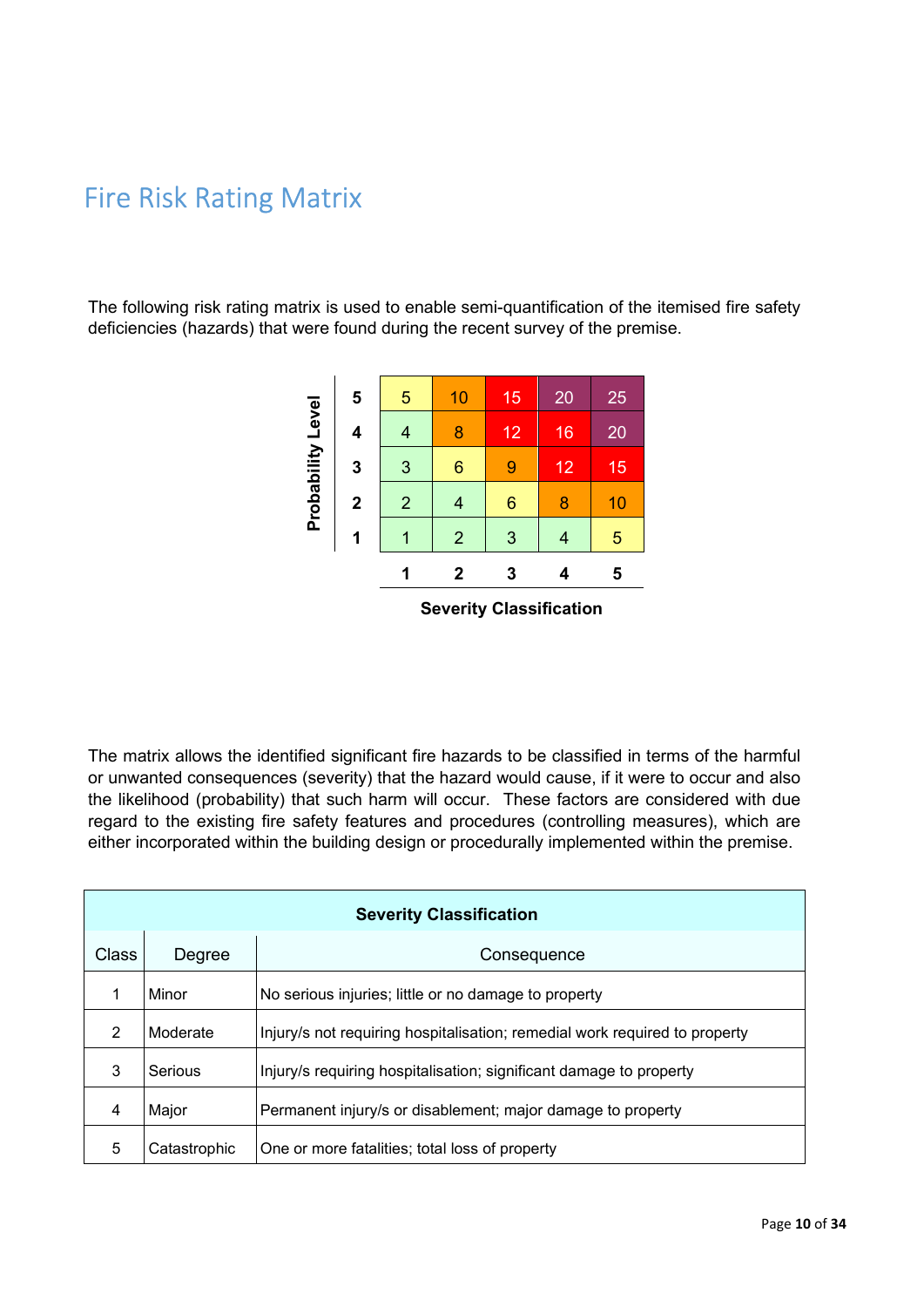| <b>Probability Level</b> |                |                                                                                     |  |  |  |  |
|--------------------------|----------------|-------------------------------------------------------------------------------------|--|--|--|--|
| Level                    | Degree         | Probability of Exposure to Harm                                                     |  |  |  |  |
|                          | Improbable     | No known instances of such an event occurring                                       |  |  |  |  |
| 2                        | Remote         | Unlikely to occur, but still possible                                               |  |  |  |  |
| 3                        | Occasional     | Likely to occur at some stage in the foreseeable future                             |  |  |  |  |
| 4                        | Probable       | Likely to occur frequently or within 1 year                                         |  |  |  |  |
| 5                        | Almost certain | Very likely to occur frequently and/or in the near future unless actively prevented |  |  |  |  |

The product of the severity and probability factors will equate to a specific risk rating for each identified hazard. The following band matrix can then be used to assign a comparative degree of risk (Very Low, Low, Medium High or Very High) to each individual fire safety deficiency. This will assist in determining the extent of any necessary additional controlling measures, as well as the timescale in which an action should be formulated by Graham Care Group to address issues identified.

The table below provides timescales for remedial action proportionate to the risk.

| Degree of Risk   | <b>Risk Rating</b><br><b>Score</b> | <b>Priority Level</b><br>for Action | Timescales to Review &<br><b>Formulate Management</b><br><b>Action Plan for</b><br><b>Remedial Action</b> |  |  |
|------------------|------------------------------------|-------------------------------------|-----------------------------------------------------------------------------------------------------------|--|--|
| <b>Very High</b> | 20 to 25                           | P <sub>1</sub> X                    | Immediate                                                                                                 |  |  |
| <b>High</b>      | 12 to 16                           | P1                                  | Within 2 weeks                                                                                            |  |  |
| <b>Medium</b>    | 8 to 10                            | P <sub>2</sub>                      | Within 1 month                                                                                            |  |  |
| Low              | $5$ to $6$                         | P <sub>3</sub>                      | Within 3 months                                                                                           |  |  |
| <b>Very Low</b>  | 1 to 4                             | P4                                  | Within 6 months                                                                                           |  |  |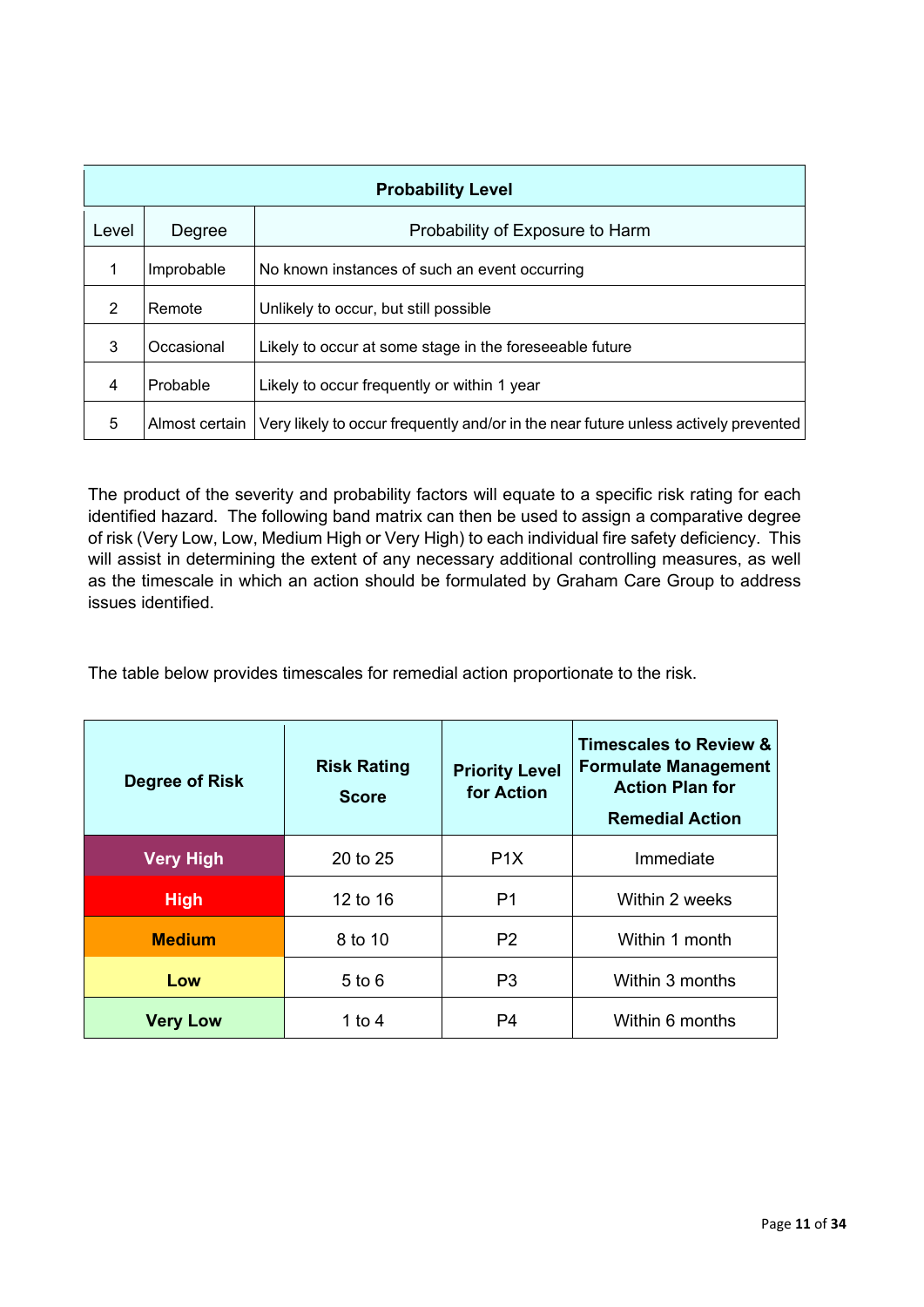### Identification of People at Risk

|      | <b>People at Risk</b>                                                                                                                                                                                                                                                                                                                                                                                                                                                                                                                                                           |         |              |     |                 |    |   |  |  |  |
|------|---------------------------------------------------------------------------------------------------------------------------------------------------------------------------------------------------------------------------------------------------------------------------------------------------------------------------------------------------------------------------------------------------------------------------------------------------------------------------------------------------------------------------------------------------------------------------------|---------|--------------|-----|-----------------|----|---|--|--|--|
| 1.1  | Any particular user group at risk?                                                                                                                                                                                                                                                                                                                                                                                                                                                                                                                                              |         |              | Yes | ☑               | No |   |  |  |  |
| 1.2  | Are there any employees or<br>contractors working in remote areas<br>of the workplace?                                                                                                                                                                                                                                                                                                                                                                                                                                                                                          |         |              | Yes | <b>Contract</b> | No | ⋈ |  |  |  |
| 1.3  | Is the building used for sleeping<br>purposes?                                                                                                                                                                                                                                                                                                                                                                                                                                                                                                                                  |         |              | Yes | ☑               | No |   |  |  |  |
| 1.4  | Are there people whose mobility is<br>impaired?                                                                                                                                                                                                                                                                                                                                                                                                                                                                                                                                 | Unknown |              | Yes | ☑               | No |   |  |  |  |
| 1.5  | Have people been identified to assist<br>mobility impaired people leave the<br>site?                                                                                                                                                                                                                                                                                                                                                                                                                                                                                            | N/A     |              | Yes | ☑               | No |   |  |  |  |
| 1.6  | Are there people who have visual or<br>hearing impairments?                                                                                                                                                                                                                                                                                                                                                                                                                                                                                                                     | Unknown | ☑            | Yes | $\sim$          | No |   |  |  |  |
| 1.7  | Are there people with cognitive<br>impairments?                                                                                                                                                                                                                                                                                                                                                                                                                                                                                                                                 | Unknown | $\mathbf{I}$ | Yes | ☑               | No |   |  |  |  |
| 1.8  | Are there elderly or young children?                                                                                                                                                                                                                                                                                                                                                                                                                                                                                                                                            | Unknown |              | Yes | ☑               | No |   |  |  |  |
| 1.9  | Is the building occupied by people<br>familiar with the layout?                                                                                                                                                                                                                                                                                                                                                                                                                                                                                                                 |         |              | Yes | $\triangledown$ | No |   |  |  |  |
| 1.10 | Is the building occupied by<br>manageable numbers of staff /<br>visitors?                                                                                                                                                                                                                                                                                                                                                                                                                                                                                                       |         |              | Yes | ☑               | No |   |  |  |  |
|      | Comments:                                                                                                                                                                                                                                                                                                                                                                                                                                                                                                                                                                       |         |              |     |                 |    |   |  |  |  |
|      | As a residential care home the residents would be considered to be at risk. Personal Emergency<br>Evacuation Plans are produced for all residents and are rated red, amber and green. A<br>green rating indicates that the resident would not need any physical support from staff but<br>may just need to be prompted to begin evacuating the building; an amber rating indicates<br>that the resident would require physical assistance from one staff member to begin<br>evacuating and residents rated as red will require two or more staff to support them<br>physically. |         |              |     |                 |    |   |  |  |  |
|      | It is considered that there are sufficient staff present to be able to assist with a phased evacuation<br>should it become necessary.                                                                                                                                                                                                                                                                                                                                                                                                                                           |         |              |     |                 |    |   |  |  |  |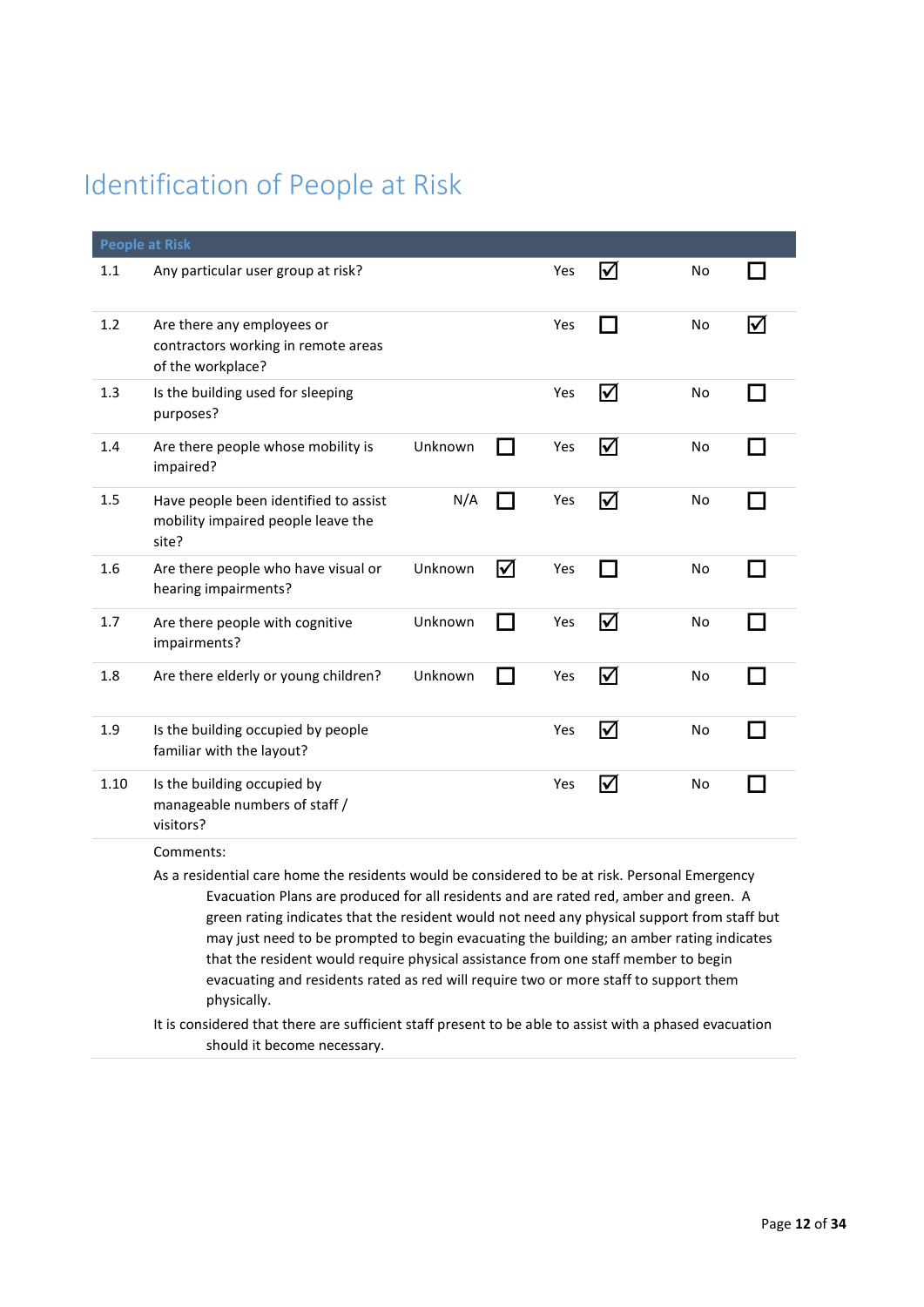### Fire Hazards and their Elimination or Control

|     | <b>Electrical Sources of Ignition</b>                                                                                                       |     |  |     |    |    |  |
|-----|---------------------------------------------------------------------------------------------------------------------------------------------|-----|--|-----|----|----|--|
| 2.1 | Reasonable measures taken to prevent<br>fires of electrical origin?                                                                         |     |  | Yes |    | No |  |
| 2.2 | Suitable policy regarding the use of<br>personal electrical appliances?                                                                     | N/A |  | Yes | I√ | No |  |
| 2.3 | Suitable limitation of trailing leads and<br>adapters?                                                                                      | N/A |  | Yes | IV | No |  |
| 2.4 | Fixed wiring installation testing<br>undertaken?                                                                                            |     |  | Yes |    | No |  |
|     | Comments:                                                                                                                                   |     |  |     |    |    |  |
|     | Electrical sources of ignition were well maintained, records were provided to confirm that PAT<br>testing had been completed in March 2021. |     |  |     |    |    |  |

The label on the electrical equipment identified that the last hard wiring installation inspection was undertaken on 29/05/2017.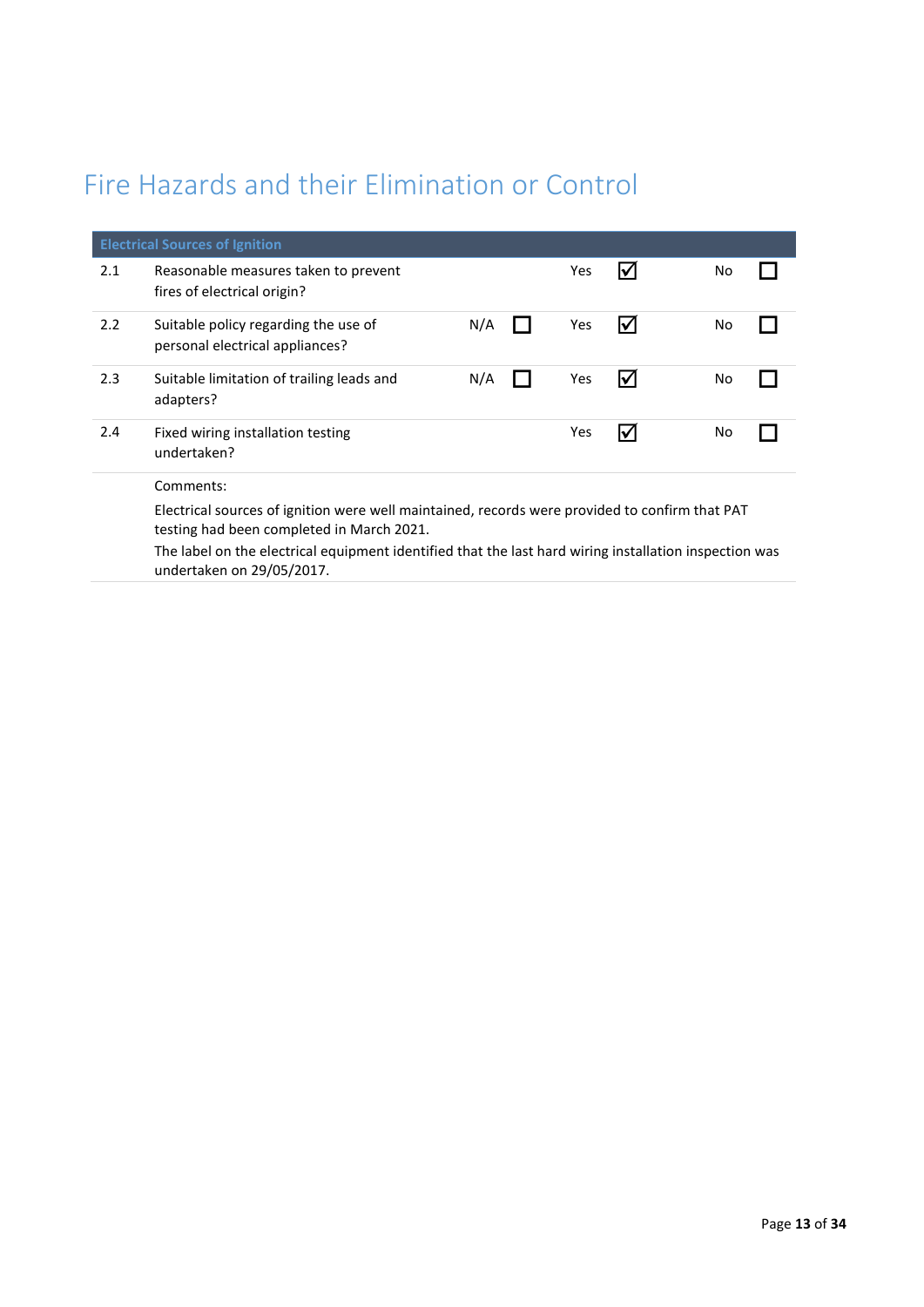| <b>Smoking</b> |                                                                                                                  |     |    |  |
|----------------|------------------------------------------------------------------------------------------------------------------|-----|----|--|
| 3.1            | Was there evidence of clandestine<br>smoking or disused smoking materials<br>in the public parts of the premise? | Yes | Nο |  |
| 3.2            | Are smoking bins provided externally? If<br>yes are they regularly emptied?                                      | Yes | N٥ |  |
|                | Comments:<br>No smoking site, no issues identified with current occupancy profile. No residents smoke.           |     |    |  |
|                |                                                                                                                  |     |    |  |

|     | <b>Portable Heaters and Heating Installations</b>                                                      |     |     |  |    |  |  |  |  |
|-----|--------------------------------------------------------------------------------------------------------|-----|-----|--|----|--|--|--|--|
| 4.1 | Is there naked flame, portable heaters<br>or radiant heaters in use? If yes, specify                   |     | Yes |  | No |  |  |  |  |
| 4.2 | Are suitable measures taken to<br>minimise the hazard of ignition from<br>the use of portable heaters? | N/A | Yes |  | No |  |  |  |  |
|     | Comments:                                                                                              |     |     |  |    |  |  |  |  |
|     | The use of any portable heaters would be minimised and subject to management control.                  |     |     |  |    |  |  |  |  |

|     | <b>Lightning Protection</b>                                                                                      |     |    |  |
|-----|------------------------------------------------------------------------------------------------------------------|-----|----|--|
| 5.1 | Is there a lightning protection system; if<br>so, are records available to confirm that<br>is routinely checked? | Yes | No |  |
|     | Comments:                                                                                                        |     |    |  |
|     | No lightning protection noted.                                                                                   |     |    |  |
|     |                                                                                                                  |     |    |  |

| <b>Cooking</b> |                                                                                            |     |     |     |    |  |
|----------------|--------------------------------------------------------------------------------------------|-----|-----|-----|----|--|
| 6.1            | Are reasonable measures taken to<br>prevent fires as a result of cooking?                  | N/A | Yes |     | No |  |
| 6.2            | Are filters changed and ductwork<br>cleaned regularly?                                     | N/A | Yes |     | No |  |
| 6.3            | Suitable extinguishing appliances<br>available?                                            | N/A | Yes | ΙVΙ | No |  |
|                | Comments:<br>The kitchen staff are suitably trained annual deep clean completed 27/4/2021. |     |     |     |    |  |

Appropriate extinguishers, sprinklers and automatic detection provided in the kitchen.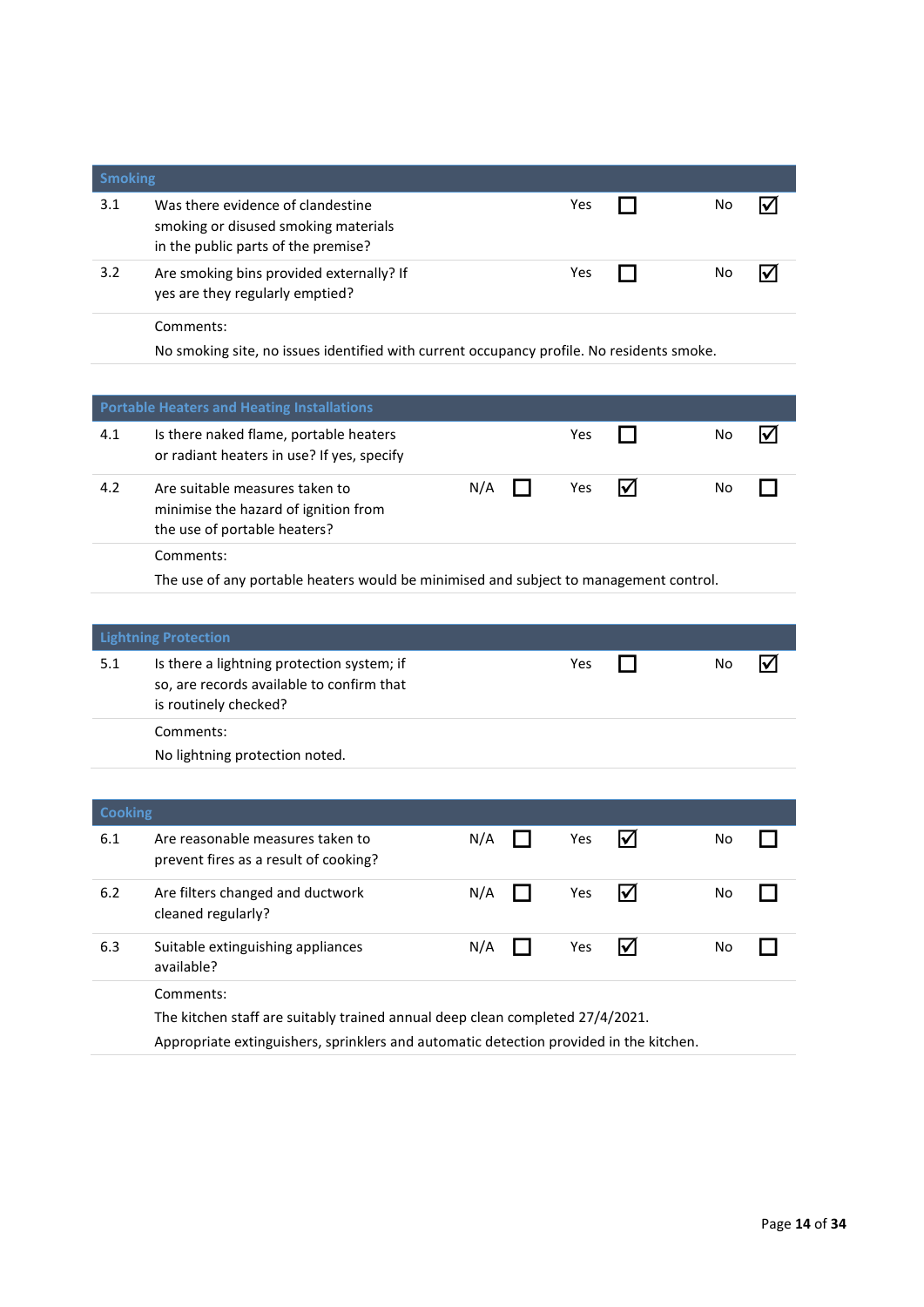|     | <b>Fire History &amp; Arson</b>                                                                                               |         |     |    |  |
|-----|-------------------------------------------------------------------------------------------------------------------------------|---------|-----|----|--|
| 7.1 | Has there been a history of fire<br>incidents in the building?                                                                | Unknown | Yes | No |  |
| 7.2 | Does basic security against arson by<br>outsiders appear reasonable?                                                          |         | Yes | No |  |
| 7.3 | Is there an absence of unnecessary fire<br>load in close proximity to the building<br>or available for ignition by outsiders? |         | Yes | No |  |
|     | Comments:<br>The only known incident of fire was an external fire in the grounds, the fire service were called and            |         |     |    |  |

attended site and were happy with the current procedures. They were also called out to a false alarm caused by burning toast on 27/1/2021.

Secure building with no unnecessary fire load in close proximity to the building.

|     | Housekeeping                                                                                                                                                                                                                           |     |    |     |                      |    |    |  |
|-----|----------------------------------------------------------------------------------------------------------------------------------------------------------------------------------------------------------------------------------------|-----|----|-----|----------------------|----|----|--|
| 8.1 | Is the standard of housekeeping<br>adequate?                                                                                                                                                                                           |     |    | Yes | Ⅳ                    | No |    |  |
| 8.2 | Combustible materials appear to be<br>separated from ignition sources?                                                                                                                                                                 |     |    | Yes | $\blacktriangledown$ | No |    |  |
| 8.3 | Avoidance of unnecessary accumulation<br>of combustible materials or waste?                                                                                                                                                            |     |    | Yes | $\blacktriangledown$ | No |    |  |
| 8.4 | Appropriate storage of<br>hazardous/flammable materials?                                                                                                                                                                               | N/A | l√ | Yes |                      | No |    |  |
| 8.5 | Avoidance of inappropriate storage of<br>combustible materials?                                                                                                                                                                        |     |    | Yes |                      | No | l√ |  |
| 8.6 | Are all escape routes clear of<br>combustible materials?                                                                                                                                                                               |     |    | Yes | $\blacktriangledown$ | No |    |  |
| 8.7 | Is there any upholstered furniture<br>located in the premises and if so; is<br>there evidence to indicate that it<br>complies with the Furniture and<br>Furnishings (Fire) (Safety) Regulations<br>1988 (as amended in 1989 and 1993)? | N/A |    | Yes | $\blacktriangledown$ | No |    |  |
|     | Comments:                                                                                                                                                                                                                              |     |    |     |                      |    |    |  |
|     | Most areas were clear at the time of the assessment with no significant issues noted.                                                                                                                                                  |     |    |     |                      |    |    |  |
|     | 8.5 There was some contractor's storage in the loft.                                                                                                                                                                                   |     |    |     |                      |    |    |  |
|     | Storage in the loft should be removed.                                                                                                                                                                                                 |     |    |     |                      |    |    |  |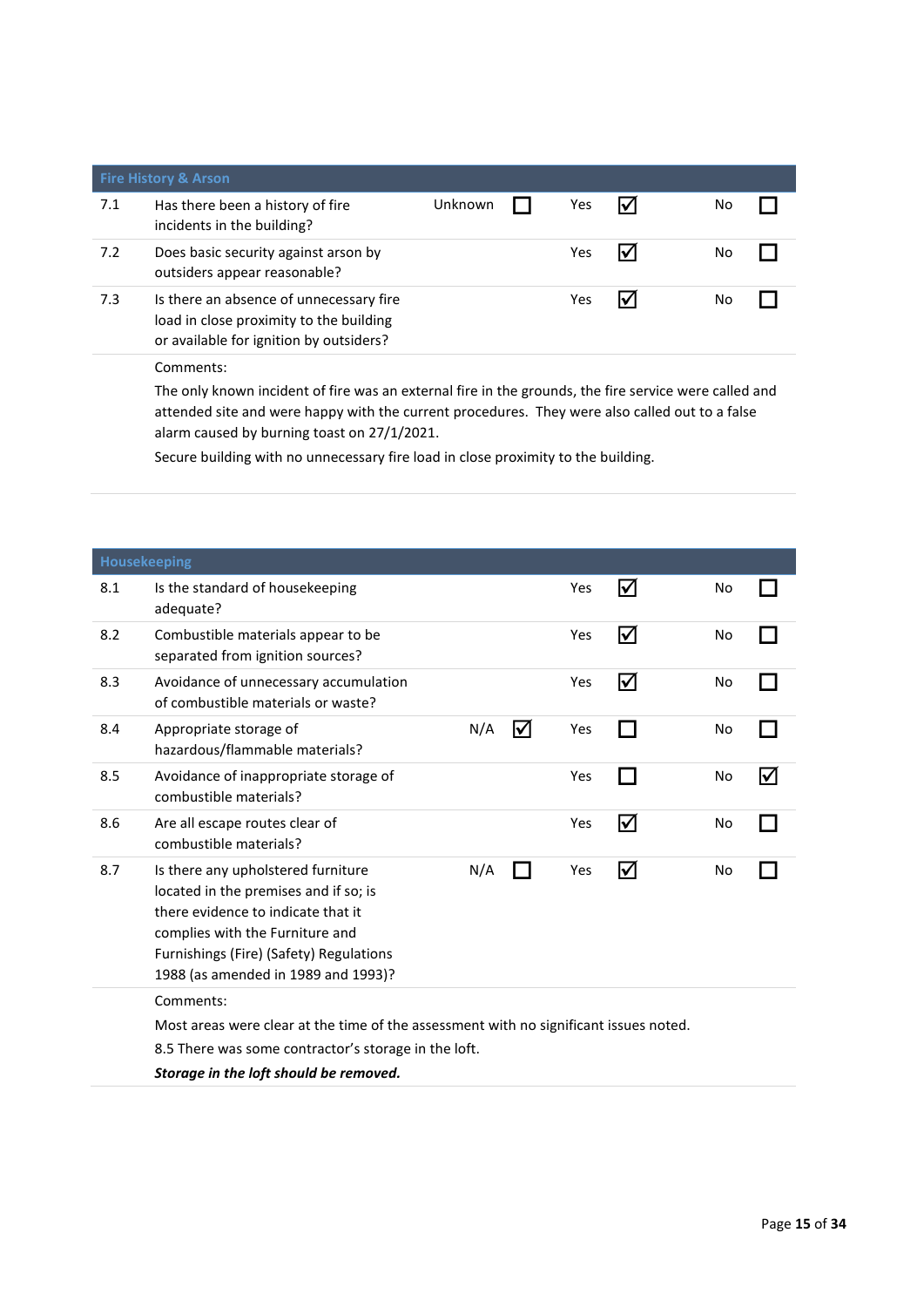|      | Hazards Introduced by Outside Contractors and Building Works                                                                                         |           |     |                      |    |  |
|------|------------------------------------------------------------------------------------------------------------------------------------------------------|-----------|-----|----------------------|----|--|
| 9.1  | Are fire safety conditions imposed on<br>outside contractors?                                                                                        | Unknown   | Yes | ☑                    | No |  |
| 9.2  | Is there satisfactory control over works<br>carried out on the premises by outside<br>contractors (including "hot work"<br>permits)?                 | Unknown   | Yes | ⋈                    | No |  |
| 9.3  | If there are in-house maintenance<br>personnel, are suitable precautions<br>taken during "hot work", including use<br>of "hot work" permits?         | <b>NA</b> | Yes | ⋈                    | No |  |
|      | Comments:                                                                                                                                            |           |     |                      |    |  |
|      | Most maintenance carried out internally with any contractors managed appropriately.                                                                  |           |     |                      |    |  |
|      |                                                                                                                                                      |           |     |                      |    |  |
|      | <b>Dangerous Substances</b>                                                                                                                          |           |     |                      |    |  |
| 10.1 | Are the general fire precautions<br>adequate to address the hazards<br>associated with dangerous substances<br>used or stored within the premises?   | N/A       | Yes | $\blacktriangledown$ | No |  |
| 10.2 | If so, has a specific risk assessment been<br>carried out, as required by the<br>Dangerous Substances and Explosive<br>Atmospheres Regulations 2002? | N/A       | Yes | $\blacktriangledown$ | No |  |
|      | Comments:                                                                                                                                            |           |     |                      |    |  |
|      | Medical gases provided however not in use, understood to have been capped off currently.                                                             |           |     |                      |    |  |
|      |                                                                                                                                                      |           |     |                      |    |  |
|      | <b>Other Significant Fire Hazards That Warrant Consideration</b>                                                                                     |           |     |                      |    |  |
| 11.1 | Other significant fire hazards that<br>warrant consideration including process<br>hazards that impact on general fire<br>precautions?                |           | Yes |                      | No |  |
| 11.2 | Are processes carried out which give rise<br>to a significant fire risk?                                                                             |           | Yes |                      | No |  |
|      | Comments:<br>None noted.                                                                                                                             |           |     |                      |    |  |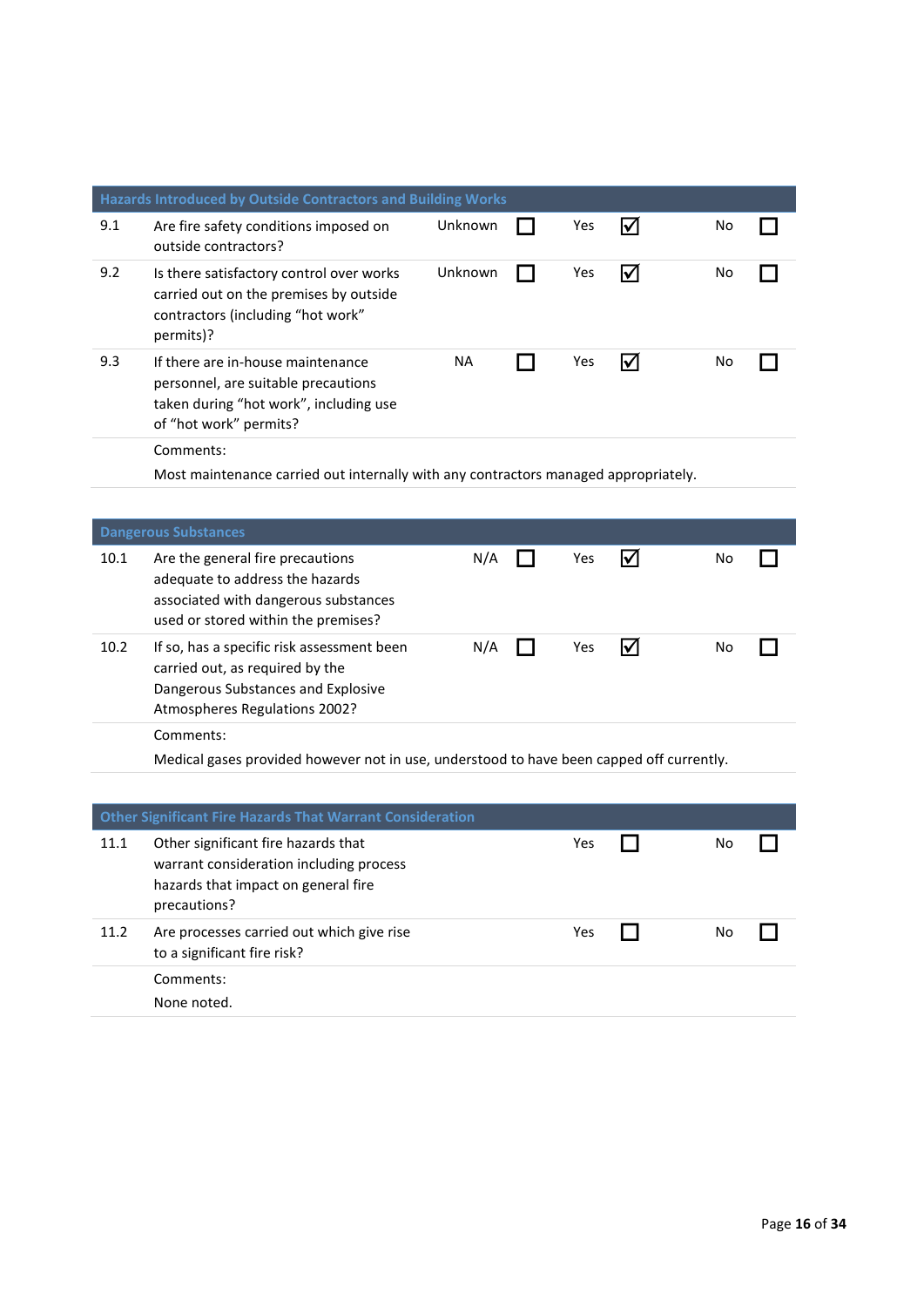### Fire Protection Measures

|       | <b>Means of Escape from Fire</b>                                                                                                 |     |               |            |                         |    |   |
|-------|----------------------------------------------------------------------------------------------------------------------------------|-----|---------------|------------|-------------------------|----|---|
| 12.1  | It is considered that the building is<br>provided with reasonable means of<br>escape in case of fire.                            |     |               | <b>Yes</b> | ☑                       | No |   |
|       | More specifically:                                                                                                               |     |               |            |                         |    |   |
| 12.2  | Adequate design of escape routes?                                                                                                |     |               | Yes        | $\sim$                  | No | ☑ |
| 12.3  | Adequate provision of exits?                                                                                                     |     |               | Yes        |                         | No |   |
| 12.4  | Exits easily and immediately openable<br>where necessary?                                                                        |     |               | Yes        | ☑                       | No |   |
| 12.5  | Fire exits open in direction of escape<br>where necessary?                                                                       | N/A | $\mathcal{L}$ | Yes        | ☑                       | No |   |
| 12.6  | Avoidance of sliding or revolving<br>doors as fire exits where necessary?                                                        | N/A |               | Yes        | ☑                       | No |   |
| 12.7  | Satisfactory means for securing exits?                                                                                           |     |               | Yes        | ☑                       | No |   |
| 12.8  | Reasonable distances of travel where<br>there is a single direction of travel?                                                   | N/A |               | Yes        | ☑                       | No |   |
| 12.9  | Reasonable distances of travel where<br>there are alternative means of<br>escape?                                                | N/A |               | Yes        | ☑                       | No |   |
| 12.10 | Suitable protection of escape routes?                                                                                            |     |               | Yes        | ☑                       | No |   |
| 12.11 | Suitable fire precautions for all inner<br>rooms?                                                                                | N/A |               | Yes        | $\overline{\mathsf{M}}$ | No |   |
| 12.12 | Escape routes unobstructed?                                                                                                      |     |               | Yes        | ☑                       | No |   |
| 12.13 | Is adequate ventilation provided to<br>secure the means of escape?                                                               | N/A |               | Yes        | ☑                       | No |   |
| 12.14 | Are excessively long corridors<br>appropriately sub divided with fire<br>resisting construction?                                 | N/A |               | Yes        | ☑                       | No |   |
| 12.15 | It is considered that the building is<br>provided with reasonable<br>arrangements for means of escape for<br>disabled occupants. | N/A |               | Yes        | ⊠                       | No |   |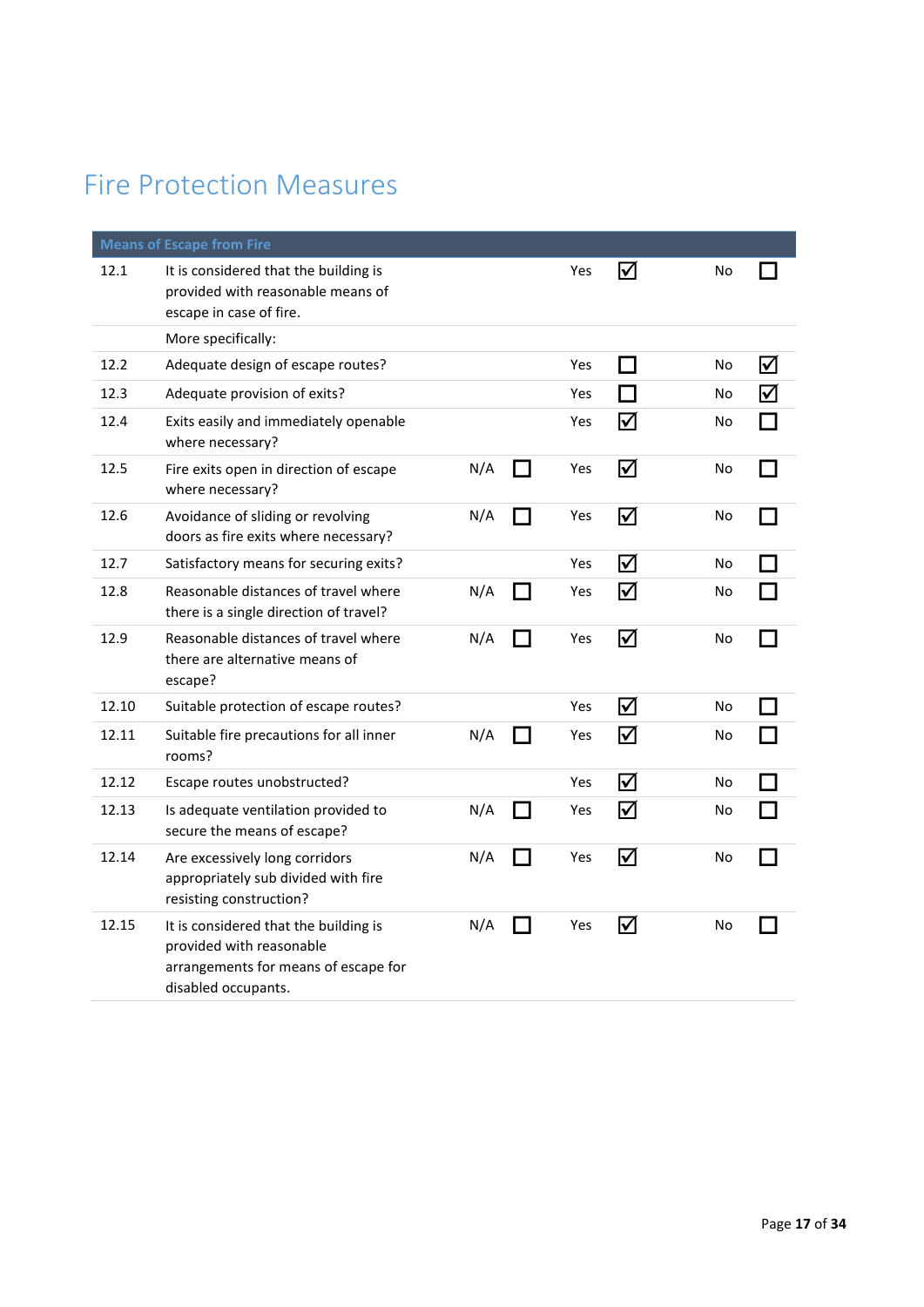#### Comments:

The building is divided into different compartments which are used for phased evacuation. Staff will move residents from one compartment to another as necessary to get residents away from an affected area into a safe area in a neighbouring compartment. Should a full evacuation become necessary there are a number of exits available from the main lobby, the three stairs and the separate entrance lobby at first floor level.

Exit doors are on automatic opening push buttons, it is assumed that these will fail safe to open in the event of a power failure.

12.3 The provision of exits from the basement level should be reviewed. The day centre is located at basement level requiring the use of a lift/stairs down to this area. Should an evacuation be required it is not clear if the users of this area would be able to get to a place of ultimate safety. The exit leads into the light well/stairs and users would need to use steps to get back up to ground floor level.

#### *Review the provision of fire exits in the basement area to ensure suitable provision for the occupancy type.*

The routes are all protected by fire rated doors.

|      | <b>Emergency Escape Lighting</b>                                                                     |     |  |     |     |    |  |
|------|------------------------------------------------------------------------------------------------------|-----|--|-----|-----|----|--|
| 13.1 | Reasonable standard of emergency<br>escape lighting system provided?                                 | N/A |  | Yes | IVІ | No |  |
| 13.2 | Is reasonable external emergency<br>lighting provided?                                               | N/A |  | Yes | I√l | No |  |
|      | Comments:                                                                                            |     |  |     |     |    |  |
|      | Emergency lighting provided throughout, from a visual inspection appeared to conform with<br>BS5266. |     |  |     |     |    |  |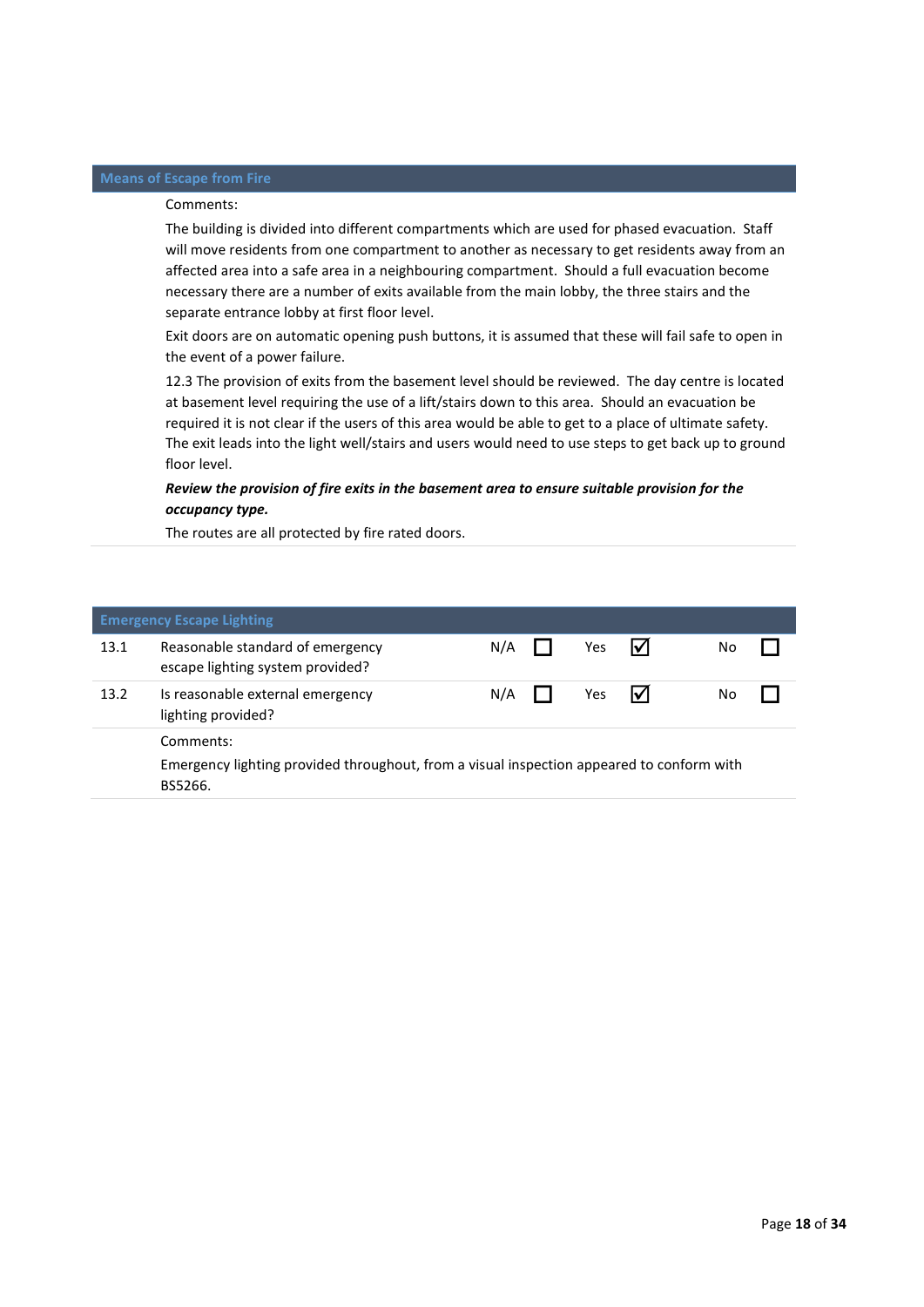### Measures to Limit Fire Spread and Development

|      | <b>Measures to Limit Fire Spread and Development</b>                                                                                                                                                                                                                                                                                                                                                                                                                                                                                                         |     |   |     |   |    |                      |
|------|--------------------------------------------------------------------------------------------------------------------------------------------------------------------------------------------------------------------------------------------------------------------------------------------------------------------------------------------------------------------------------------------------------------------------------------------------------------------------------------------------------------------------------------------------------------|-----|---|-----|---|----|----------------------|
| 14.1 | Is compartmentation of a reasonable<br>standard?                                                                                                                                                                                                                                                                                                                                                                                                                                                                                                             |     |   | Yes |   | No | I√                   |
| 14.2 | Reasonable limitation of linings that<br>might promote fire spread?                                                                                                                                                                                                                                                                                                                                                                                                                                                                                          |     |   | Yes |   | No | $\blacktriangledown$ |
| 14.3 | As far as can reasonably be<br>ascertained, fire dampers are<br>provided as necessary to protect<br>critical means of escape against<br>passage of fire, smoke and<br>combustion products in the early<br>stages of a fire?                                                                                                                                                                                                                                                                                                                                  | N/A | ☑ | Yes |   | No |                      |
| 14.4 | From a visual inspection, do structural<br>elements appear to be adequately<br>protected to maintain fire resistance?                                                                                                                                                                                                                                                                                                                                                                                                                                        |     |   | Yes | ☑ | No |                      |
|      | Comments:<br>From a visual inspection compartmentation appeared to be adequate.<br>14.1 It could not be confirmed if the compartmentation lines from the floor below have been<br>continued up into the roof area.<br>It should be confirmed that the lines of compartmentation between rooms on the top floor<br>extend through the roof void in a continuous vertical plane to the underside of the roof. This is to<br>prevent fire spread between bedrooms, and fire spread from a bedroom into other areas of the<br>building via the common roof void. |     |   |     |   |    |                      |
|      | 14.2 Cladding has been provided to the building, understood to be stained timber.                                                                                                                                                                                                                                                                                                                                                                                                                                                                            |     |   |     |   |    |                      |
|      | It should be confirmed that this has been appropriately treated and will not aid the spread of                                                                                                                                                                                                                                                                                                                                                                                                                                                               |     |   |     |   |    |                      |

*fire externally.*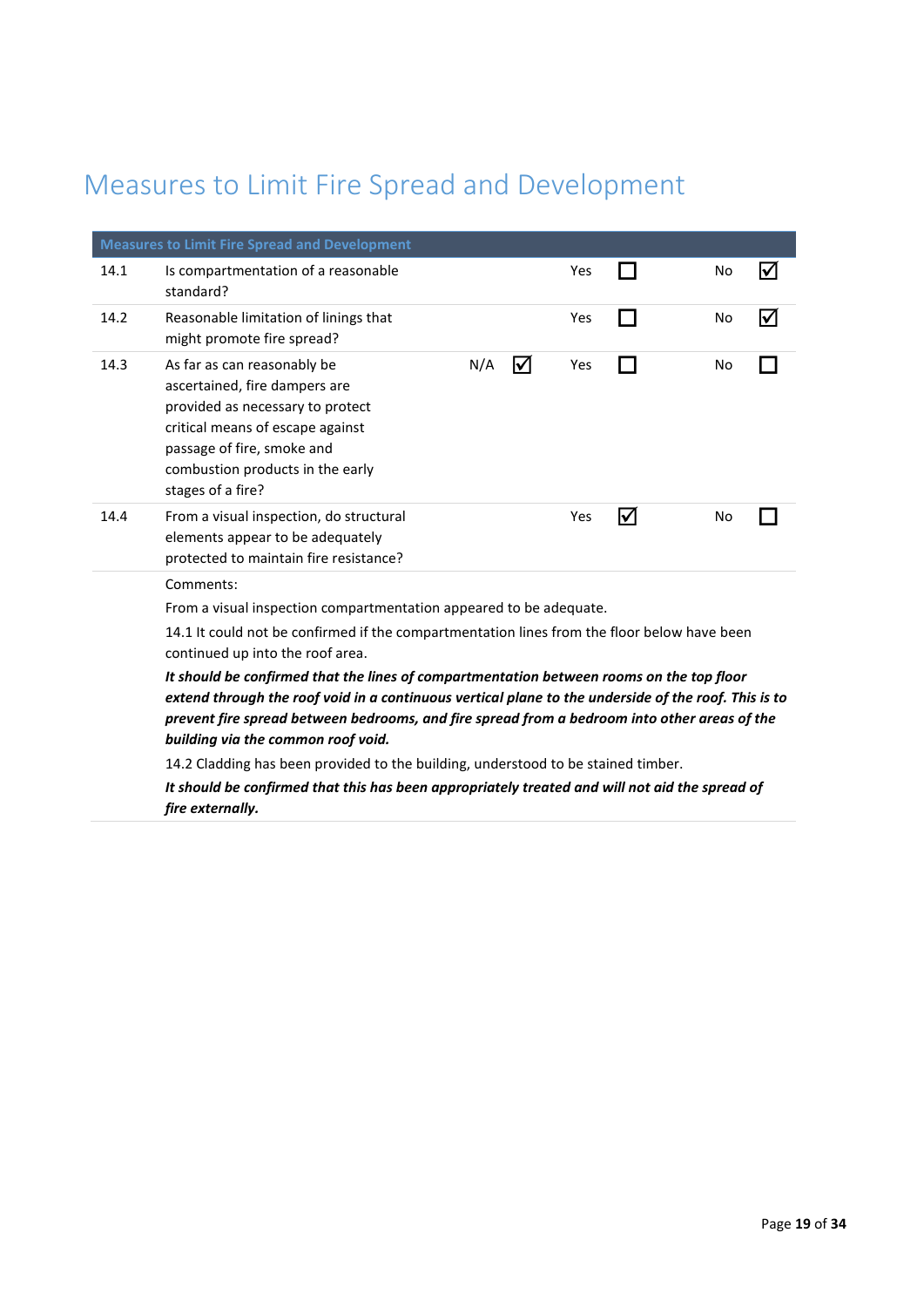|      | <b>Flat entrance Doors</b>                                                                                                                                                                                                   |     |   |    |  |
|------|------------------------------------------------------------------------------------------------------------------------------------------------------------------------------------------------------------------------------|-----|---|----|--|
| 15.1 | Are existing flat entrance doors<br>adequate?                                                                                                                                                                                | Yes |   | No |  |
| 15.2 | Are fire resisting self-closing doors<br>functioning correctly?                                                                                                                                                              | Yes | M | No |  |
| 15.3 | Are there any security gates/grilles<br>fitted? If so can they be opened from<br>the inside without the use of a key<br>and can they be breached by the fire<br>service in under three minutes using<br>hand held equipment? | Yes |   | No |  |
|      | Comments:<br>All bedroom doors are appropriately fire rated and are provided with self-closing/hold open                                                                                                                     |     |   |    |  |

devices linked into the fire alarm system.

|      | <b>Communal Fire Doors (Cross Corridor and Riser)</b>                               |     |     |   |    |  |
|------|-------------------------------------------------------------------------------------|-----|-----|---|----|--|
| 16.1 | Are existing fire doors adequate?                                                   | N/A | Yes |   | No |  |
| 16.2 | Are fire resisting self-closing doors<br>unobstructed and functioning<br>correctly? | N/A | Yes | M | No |  |
| 16.3 | Are fire doors held open by devices<br>linked to alarm system?                      | N/A | Yes |   | No |  |
| 16.4 | Are non-self-closing fire doors kept<br>locked when not in use?                     | N/A | Yes |   | No |  |

Comments:

Most communal fire doors (unless stated), including riser cupboards doors provided adequate fire resistance, those on hold open devices are tested weekly to ensure that they close fully into their frames.

16.1 The intumescent strip was missing from the door to the store cupboard near room 6.

#### *This should be replaced.*

16.1 The intumescent strip and smoke seal was missing from the side of the door to the hairdressing salon.

*This should be replaced.*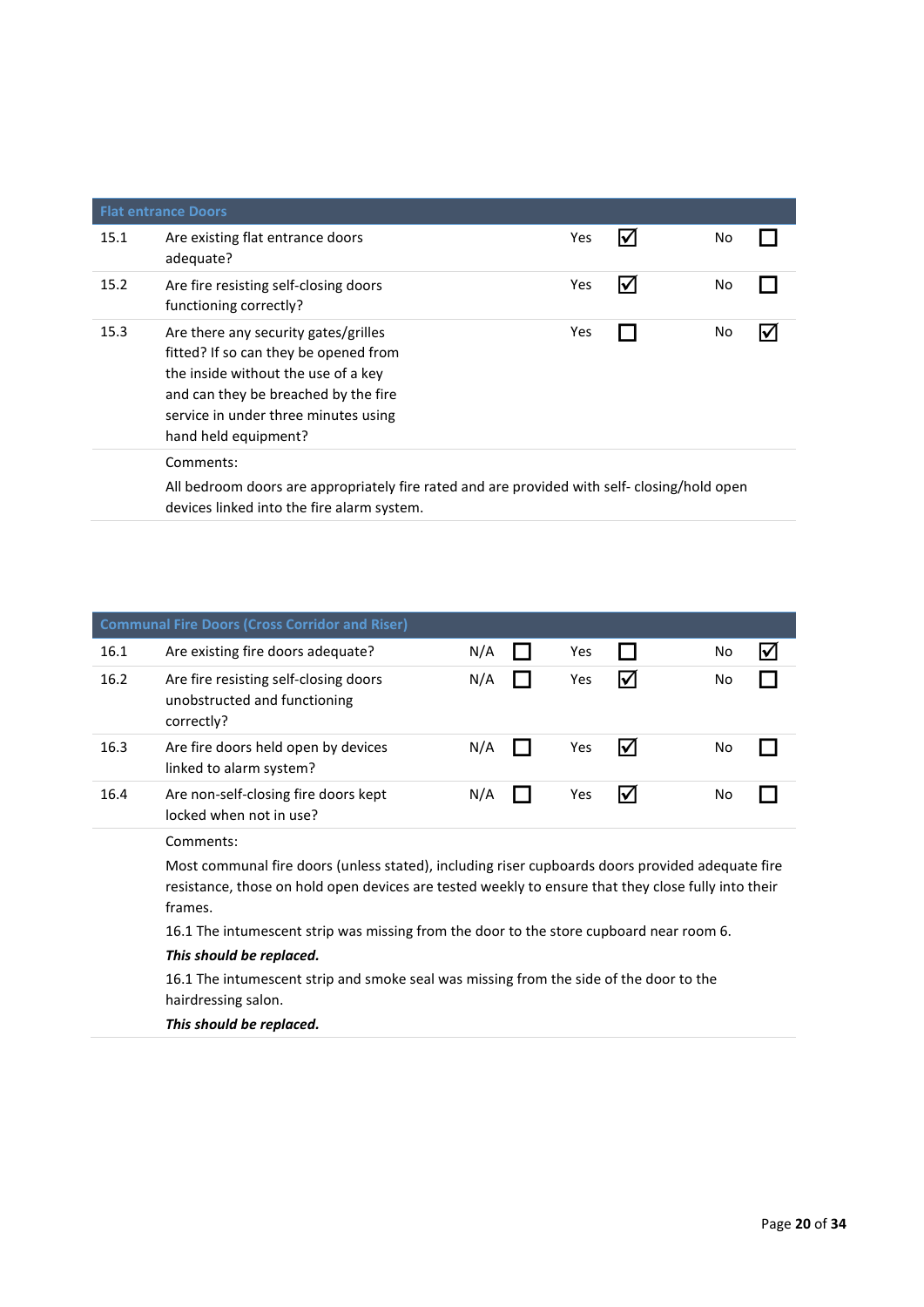### Fire Safety Signs and Notices

|      | <b>Fire Safety Signs and Notices</b>                                                                               |     |     |                      |    |  |
|------|--------------------------------------------------------------------------------------------------------------------|-----|-----|----------------------|----|--|
| 17.1 | Are suitable and sufficient exit and<br>directional signs in place?                                                | N/A | Yes | M                    | No |  |
| 17.2 | Are internal fire doors and escape<br>doors provided with appropriate fire<br>signage?                             | N/A | Yes | I√                   | No |  |
| 17.3 | Is there suitable and sufficient signage<br>to passive and active firefighting<br>systems?                         | N/A | Yes | ⋈                    | No |  |
| 17.4 | Is there suitable external signage on<br>external exit routes?                                                     | N/A | Yes | M                    | No |  |
| 17.5 | Are clear fire action notices displayed<br>and are they in accordance with the<br>recommended evacuation strategy? | N/A | Yes | $\blacktriangledown$ | No |  |
|      | Comments:                                                                                                          |     |     |                      |    |  |
|      | 17.1 Appropriate escape route signage provided.                                                                    |     |     |                      |    |  |
|      | 17.2 Appropriate fire door signage provided.                                                                       |     |     |                      |    |  |
|      | 17.3 Extinguishers were all appropriately identified.                                                              |     |     |                      |    |  |
|      | 17.5 Fire action notices provided by fire alarm call points.                                                       |     |     |                      |    |  |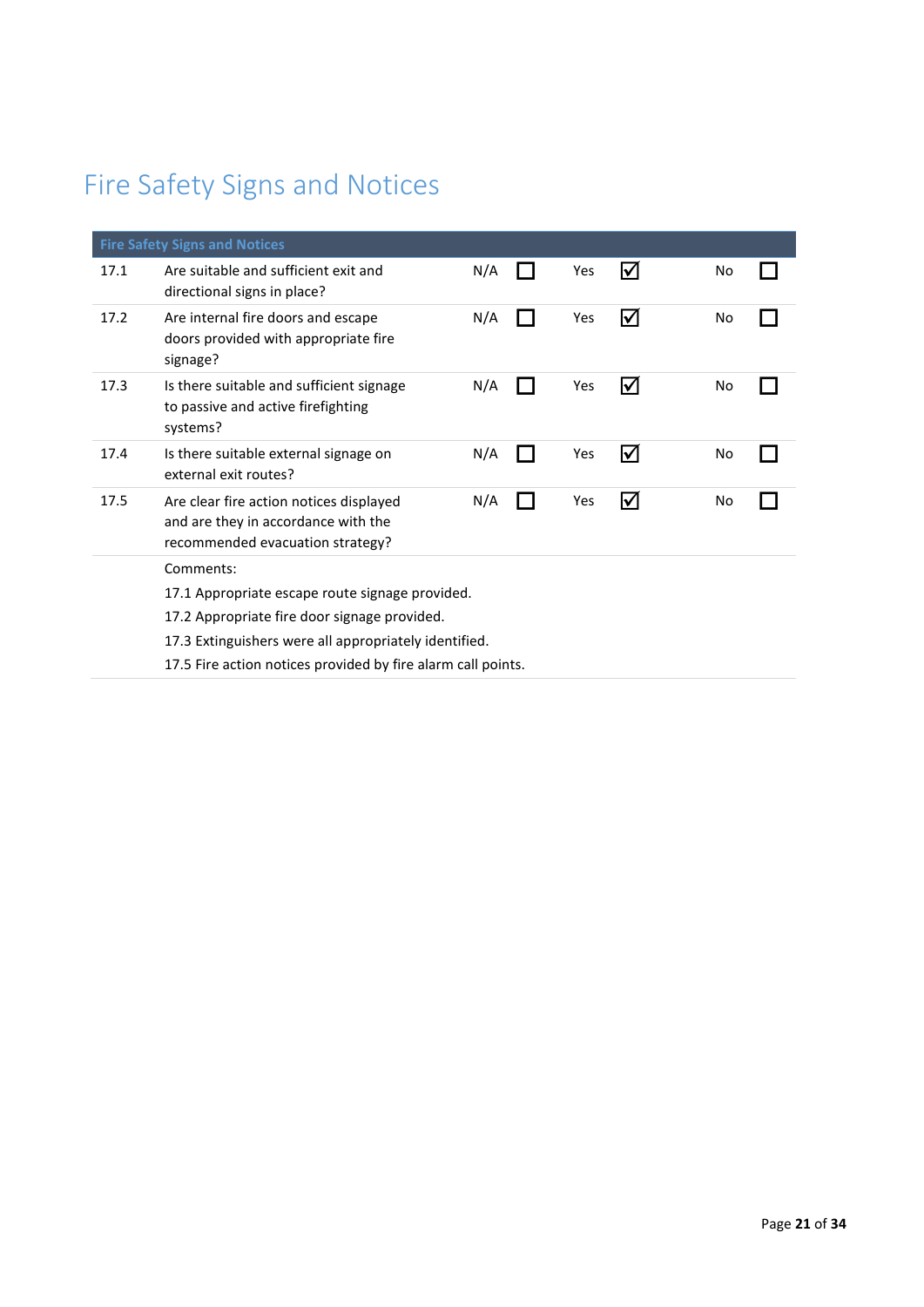### Means of Giving Warning in Case of Fire

|      | <b>Means of Giving Warning in Case of Fire</b>                                                                                    |     |     |                         |    |  |
|------|-----------------------------------------------------------------------------------------------------------------------------------|-----|-----|-------------------------|----|--|
| 18.1 | Reasonable manually operated<br>electrical fire alarm system provided?                                                            | N/A | Yes | $\blacktriangledown$    | No |  |
| 18.2 | Is automatic fire detection provided<br>and if so, is it provided throughout the<br>premises or part of the premises?             | N/A | Yes | ∇                       | No |  |
| 18.3 | Extent of automatic fire detection<br>generally appropriate for the<br>occupancy and fire risk?                                   | N/A | Yes | I√                      | No |  |
| 18.4 | Remote transmission of alarm signals                                                                                              | N/A | Yes | $\overline{\mathsf{M}}$ | No |  |
| 18.5 | Is a zone plan displayed adjacent to the<br>fire alarm panel and are the zones in<br>line with compartment lines?                 | N/A | Yes | ⋈                       | No |  |
|      | Comments:                                                                                                                         |     |     |                         |    |  |
|      | An addressable L1 category fire alarm system had been provided which is understood to be linked<br>to a remote monitoring centre. |     |     |                         |    |  |
|      | Staff would also call the fire service in the event of a fire occurring.                                                          |     |     |                         |    |  |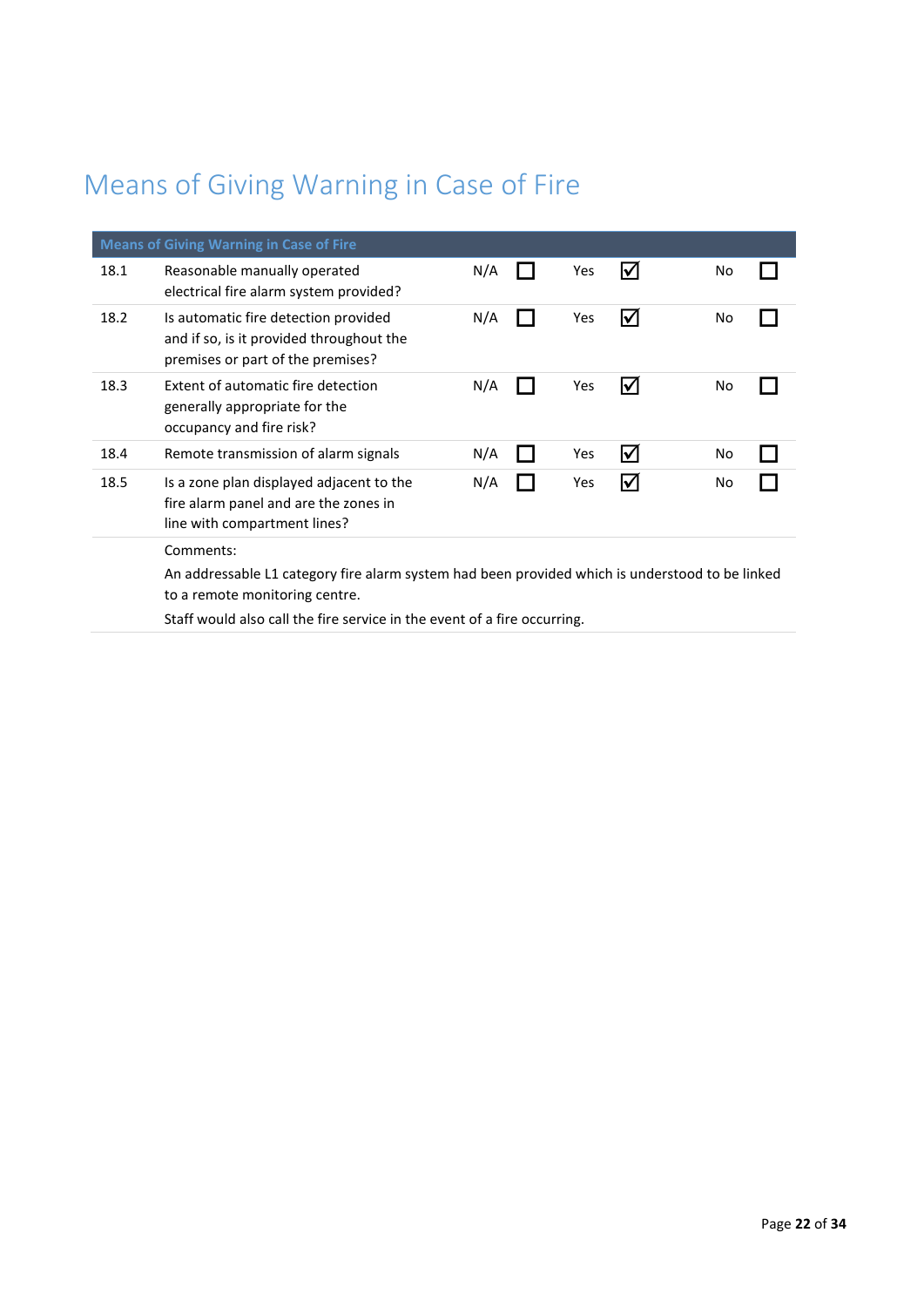### Fire-Fighter Access and Fire-Fighting Equipment

|      | Fire Fighter Access & Fire-Fighting Equipment                                                                                                  |     |   |     |                      |    |    |
|------|------------------------------------------------------------------------------------------------------------------------------------------------|-----|---|-----|----------------------|----|----|
| 19.1 | Is the building provided with adequate<br>vehicular access for firefighter<br>deployment?                                                      | N/A |   | Yes | I√                   | No |    |
| 19.2 | Is the building provided with fire<br>brigade drop key access?                                                                                 | N/A |   | Yes |                      | No | I√ |
| 19.3 | Is the building's drop key access<br>functional?                                                                                               | N/A | ☑ | Yes |                      | No |    |
| 19.4 | Reasonable provision of portable fire<br>extinguishers suitable for the purpose?                                                               | N/A |   | Yes | $\blacktriangledown$ | No |    |
| 19.5 | Are hose reels provided?                                                                                                                       | N/A |   | Yes |                      | No | I√ |
| 19.6 | Are there sprinklers or other fixed<br>suppression systems?                                                                                    | N/A |   | Yes | $\blacktriangledown$ | No |    |
| 19.7 | Is there any other fixed installation?<br>e.g. dry rising mains, ventilation<br>systems etc.                                                   | N/A | ☑ | Yes |                      | No |    |
|      | Comments:                                                                                                                                      |     |   |     |                      |    |    |
|      | Appropriate access for fire fighters into the car park area, appropriate fire extinguishers provided.<br>Sprinkler system provided throughout. |     |   |     |                      |    |    |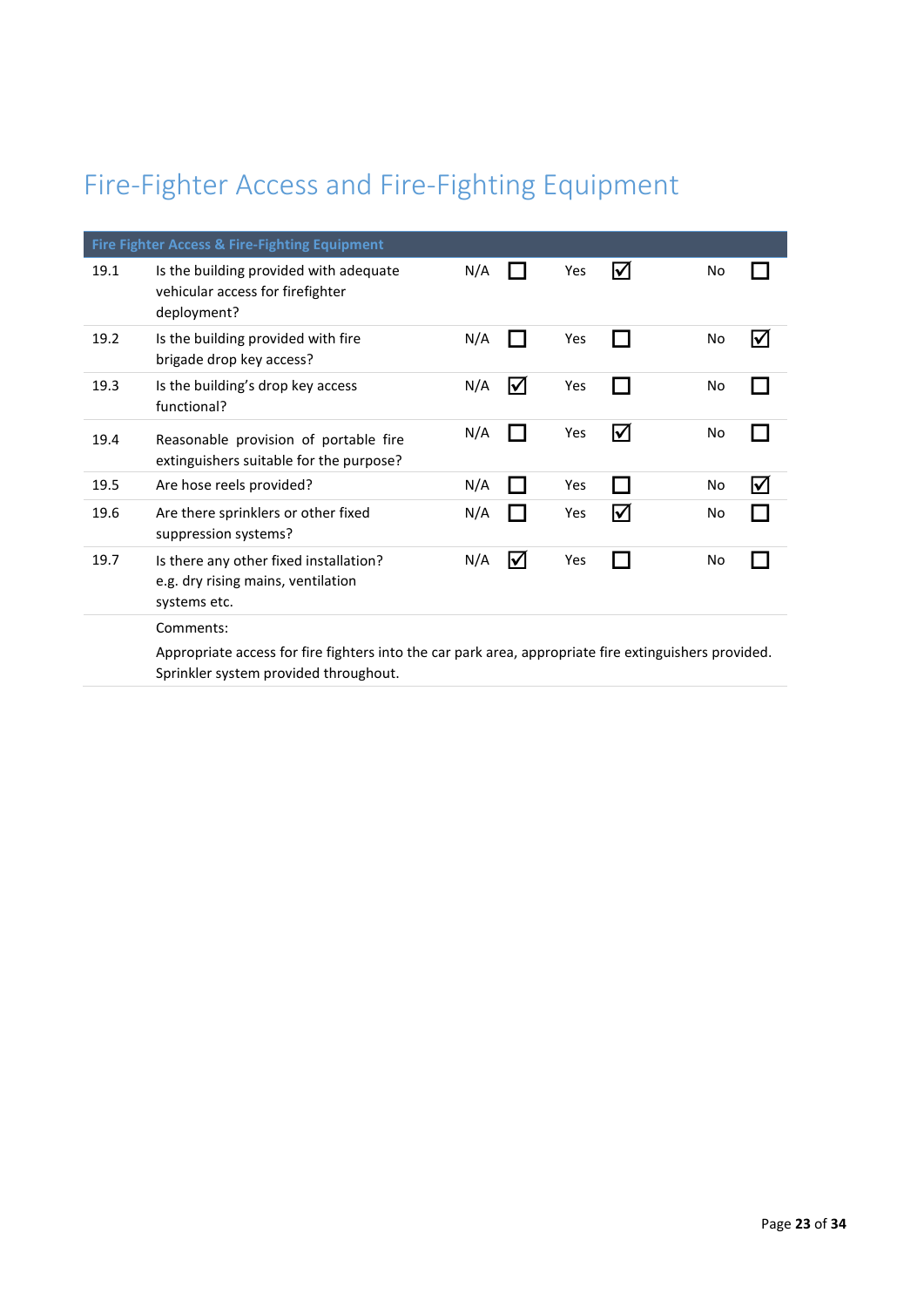### Management of Fire Safety

|       | <b>Procedures and Arrangements</b>                                                                                                               |     |     |                      |    |    |
|-------|--------------------------------------------------------------------------------------------------------------------------------------------------|-----|-----|----------------------|----|----|
| 20.1  | Competent person(s) appointed to assist<br>in undertaking the preventive and<br>protective measures (i.e. relevant<br>general fire precautions)? |     | Yes | ☑                    | No |    |
| 20.2  | Is there a suitable record of the fire<br>safety arrangements?                                                                                   |     | Yes | ☑                    | No |    |
| 20.3  | Appropriate fire procedures in place?                                                                                                            |     | Yes | ☑                    | No |    |
| 20.4  | Are procedures in the event of fire<br>appropriate and properly documented?                                                                      |     | Yes | ☑                    | No |    |
| 20.5  | Are there suitable arrangements for<br>summoning the fire and rescue service?                                                                    |     | Yes | ☑                    | No |    |
| 20.6  | Is the building provided with a Premises<br>Information Box (PIB)?                                                                               | N/A | Yes | <b>Contract</b>      | No | l۷ |
| 20.7  | Are there suitable arrangements for<br>ensuring that the premises have been<br>evacuated?                                                        | N/A | Yes | ☑                    | No |    |
| 20.8  | Is there a suitable fire assembly<br>point(s)?                                                                                                   | N/A | Yes | ☑                    | No |    |
| 20.9  | Are there adequate procedures for<br>evacuation of any disabled people who<br>are likely to be present?                                          | N/A | Yes | ☑                    | No |    |
| 20.10 | Persons nominated and trained to assist<br>with evacuation, including evacuation<br>of disabled people?                                          | N/A | Yes | ☑                    | No |    |
| 20.11 | Appropriate liaison with fire and rescue<br>service (e.g. by fire and rescue service<br>crews visiting for familiarization visits)?              |     | Yes | ☑                    | No |    |
| 20.12 | Routine in-house inspections of fire<br>precautions (e.g. in the course of health<br>and safety inspections)?                                    |     | Yes | $\blacktriangledown$ | No |    |
| 20.13 | Are suitable systems in place for<br>reporting and subsequent restoration of<br>safety measures that have fallen below<br>standard?              |     | Yes | ⋈                    | No |    |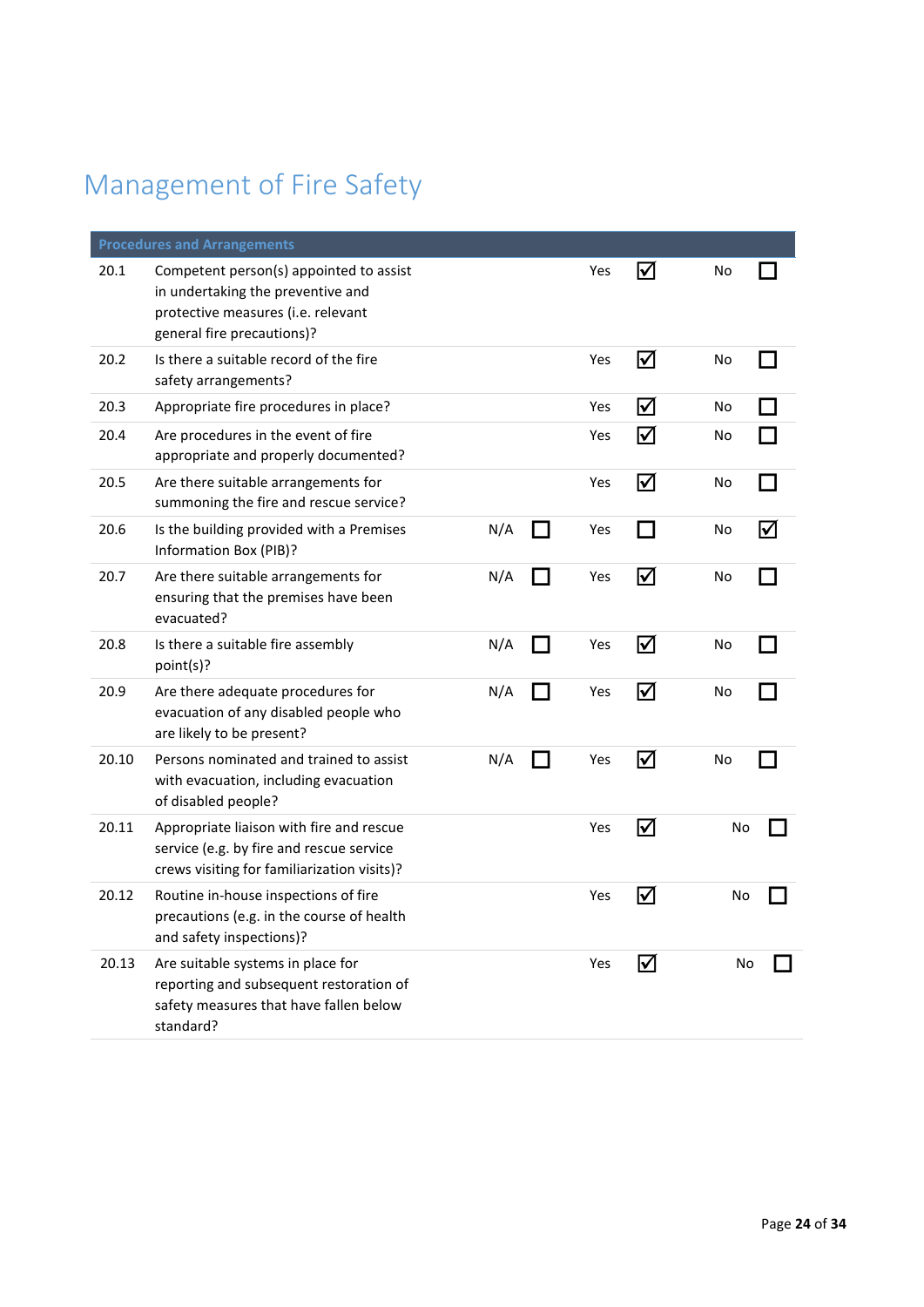#### **Procedures and Arrangements**

#### Comments:

This property has good fire safety management systems in place. The Manager (Chris Walton-Turner) and Maintenance (Nick Farmer) take a real proactive role in managing fire safety.

The fire procedures state that staff report to the fire alarm panel and the nurse in charge dispatches 2 staff members to the location of the fire to carry out an evacuation if necessary. Other homes have adopted slightly different procedures which involve staff in resident's areas reporting to the nurse's offices. Walkie talkies have been provided by the fire alarm panel and to the nurse's offices, kitchen, laundry and any other areas that are remote from the main fire alarm panel. This enables the duty manager/person at the main fire alarm panel to identify the location of the activation from the panel and issue instructions immediately depending on the location of the fire. This is considered to be a very effective way of responding to a fire alarm and allocating appropriate resource to the relevant area quickly.

#### *Consideration should be made to adopting a procedure similar to this in this building. (It is understood that walkie talkies have already been ordered and this action is in progress)*

All residents have been provided with personal emergency evacuation plans which identify whether they are green (able to evacuate without any additional physical support from staff), amber (they will require some form of physical support from one member of staff) or red (they require physical support from two or more staff members). Staff have all been provided with training on the use of the evacuation sledges and evacuation chairs provided.

It is likely that there will be sufficient numbers of staff present to begin the progressive horizontal evacuation process should it become necessary, due to current low numbers of residents and the fact that a sprinkler system has been provided. There are also likely to be other staff members present (in the staff living area within the building) who, although not on duty would assist if present in an emergency.

Regular health and safety inspections are undertaken annually, last inspection August 2020.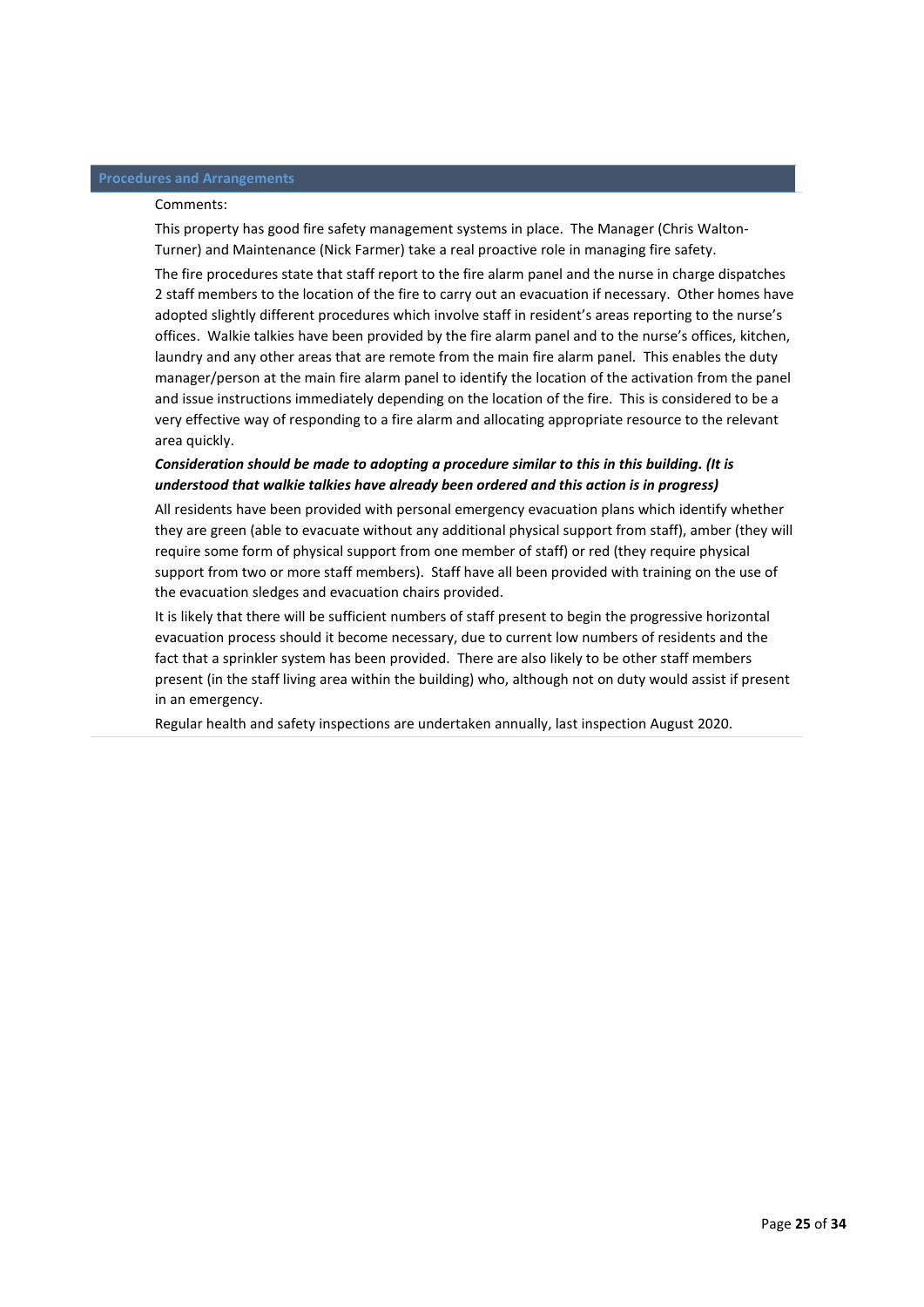|      | <b>Training and Drills</b>                                                                                                                                                  |     |     |     |    |                      |
|------|-----------------------------------------------------------------------------------------------------------------------------------------------------------------------------|-----|-----|-----|----|----------------------|
| 21.1 | Are all staff given adequate fire safety<br>instruction and training on induction?                                                                                          |     | Yes | ⋈   | No |                      |
| 21.2 | Are all staff given adequate periodic<br>"refresher training" at suitable<br>intervals?                                                                                     |     | Yes | ☑   | No |                      |
| 21.3 | Are staff with special responsibilities<br>(e.g. fire wardens) given additional<br>training?                                                                                | N/A | Yes | ☑   | No |                      |
| 21.4 | Are fire drills carried out at appropriate<br>intervals?                                                                                                                    | N/A | Yes | n l | No | $\blacktriangledown$ |
|      | Comments:                                                                                                                                                                   |     |     |     |    |                      |
|      | All staff are provided with regular training including using the grab mats/evacuation sledges/chairs.                                                                       |     |     |     |    |                      |
|      | 21.4 It is understood that regular fire drills are carried out, however the last recorded date was<br>2/5/2019.                                                             |     |     |     |    |                      |
|      | It should be ensured that fire drills are carried out at least annually and at training sessions as per<br>the policy document on the main web site.                        |     |     |     |    |                      |
| 21.5 | When the employees of another<br>employer work in the premises: Is their<br>employer given appropriate information<br>(e.g. on fire risks and general fire<br>precautions)? | N/A | Yes | ☑   | No |                      |
| 21.6 | When the employees of another<br>employer work in the premises: Is it<br>ensured that the employees are<br>provided with adequate instructions and<br>information?          | N/A | Yes | ⊠   | No |                      |
| 21.7 | Are persons nominated and trained to<br>use fire extinguishing appliances?                                                                                                  | N/A | Yes | ⋈   | No |                      |
|      | Comments:                                                                                                                                                                   |     |     |     |    |                      |
|      | It is understood that extinguisher training is provided as part of the general fire safety training.                                                                        |     |     |     |    |                      |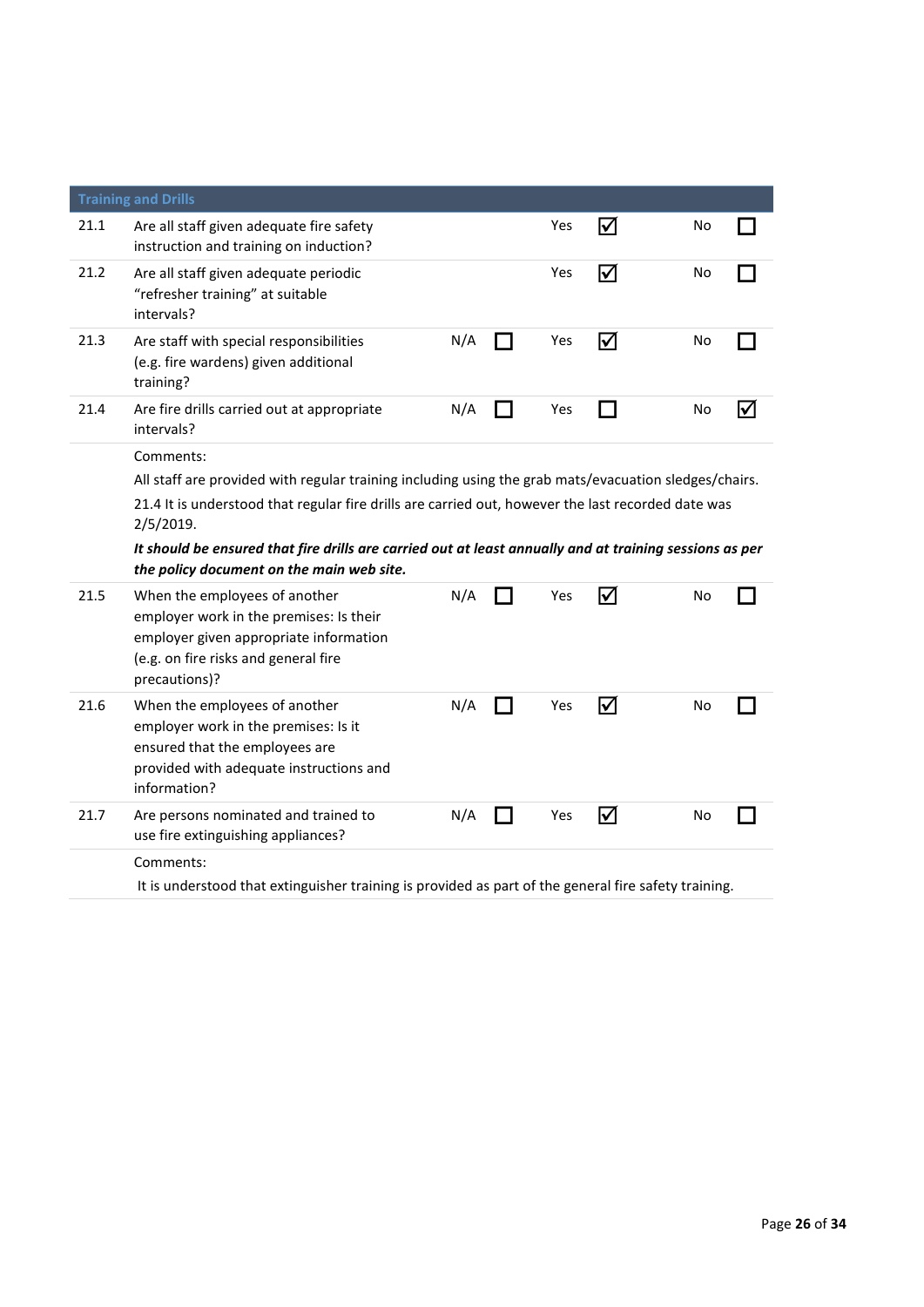### Testing & Maintenance

|       | <b>Testing &amp; Maintenance</b>                                                                       |     |               |     |                      |    |   |
|-------|--------------------------------------------------------------------------------------------------------|-----|---------------|-----|----------------------|----|---|
| 22.1  | Weekly testing and periodic<br>servicing of fire detection and<br>alarm system?                        | N/A |               | Yes | $\blacktriangledown$ | No |   |
| 22.2  | Periodic servicing of fire<br>detection and alarm system?                                              | N/A | . I           | Yes | ☑                    | No |   |
| 22.3  | Monthly and annual testing<br>routines for emergency<br>lighting?                                      | N/A |               | Yes | ⊠                    | No |   |
| 22.4  | Annual maintenance of fire<br>extinguishing appliances?                                                | N/A | $\mathcal{L}$ | Yes | ☑                    | No |   |
| 22.5  | Periodic inspection of external<br>escape staircases and<br>gangways?                                  | N/A | ☑             | Yes |                      | No |   |
| 22.6  | Six-monthly inspection and<br>annual testing of rising mains?                                          | N/A | ☑             | Yes | $\sim$               | No |   |
| 22.7  | Weekly and monthly testing,<br>six-monthly inspection and<br>annual testing of fire-fighting<br>lifts? | N/A |               | Yes | ⊠                    | No |   |
| 22.8  | Weekly testing and periodic<br>inspection of sprinkler<br>installations?                               | N/A |               | Yes | $\sim$               | No | ☑ |
| 22.9  | Routine checks on Ventilation<br>and Extraction System                                                 | N/A |               | Yes | ☑                    | No |   |
| 22.10 | Has a 5 year electrical<br>installation check taken<br>place?                                          | N/A |               | Yes | ☑                    | No |   |
| 22.11 | Are portable appliances PAT<br>tested – are records / labels<br>present?                               | N/A |               | Yes | ☑                    | No |   |
| 22.12 | Have gas safety checks /<br>boiler inspections taken<br>place?                                         | N/A |               | Yes | ☑                    | No |   |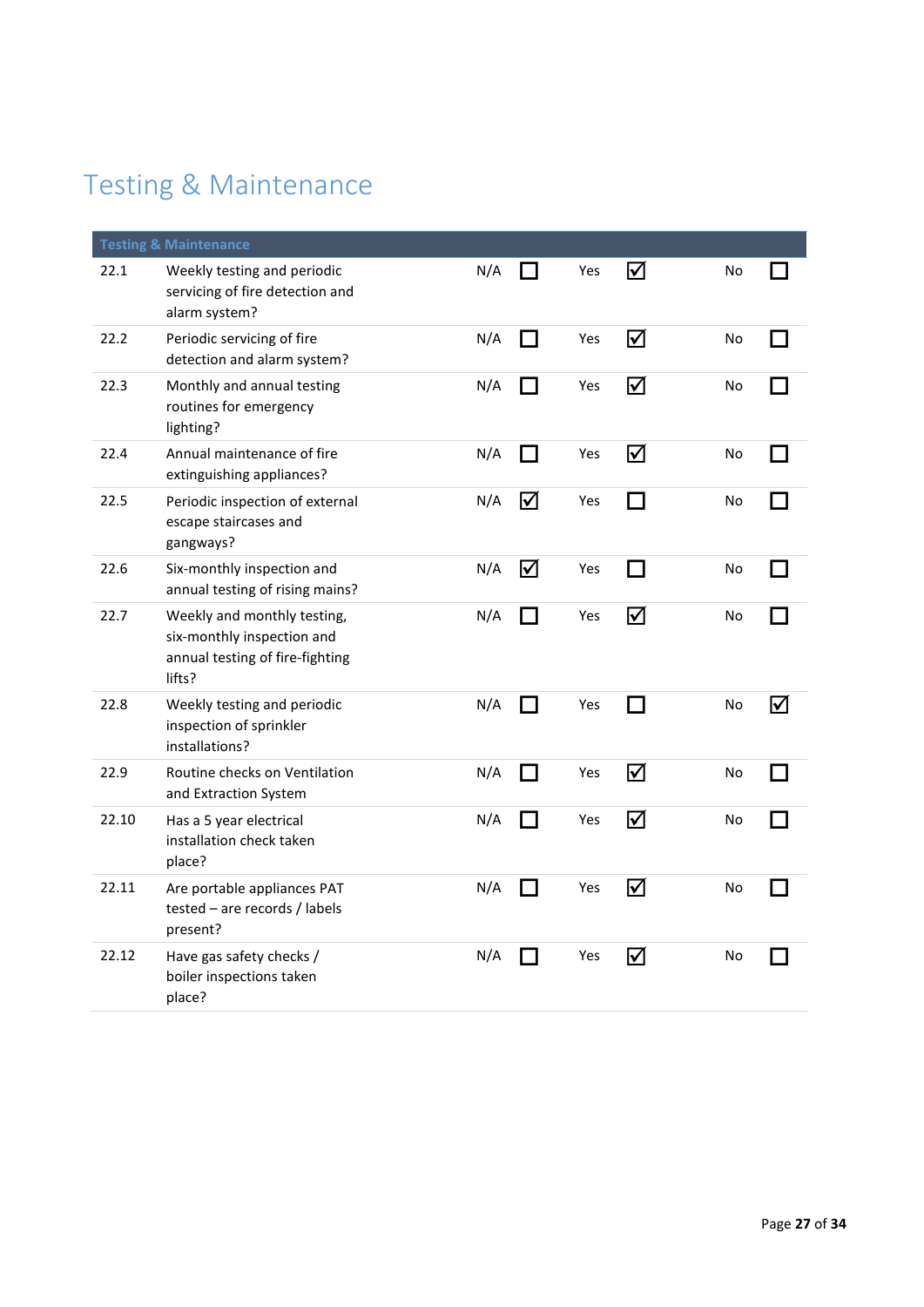#### **Testing & Maintenance**

#### Comments:

22.1 Last weekly fire alarm test 3/5/2021, a different call point is tested each week.

22.2 Last servicing of fire alarm undertaken 9/11/2020.

22.3 Last monthly emergency lighting test 9/4/2021. Last annual 3 hour discharge test 10/11/2020.

22.4 Fire extinguishers last serviced November 2020.

22.7 Lifts last serviced 7/5/2021.

22.8 Last sprinkler service dated 24/2/2021.

#### *It should be confirmed that the appropriate weekly tests are carried out for the sprinkler system in accordance with BS EN 12845.*

22.9 Last servicing of smoke vents 10/11/2020.

22.10 See 2.4.

22.11 See 2.2.

22.12 Last gas safety check 1/5/2021.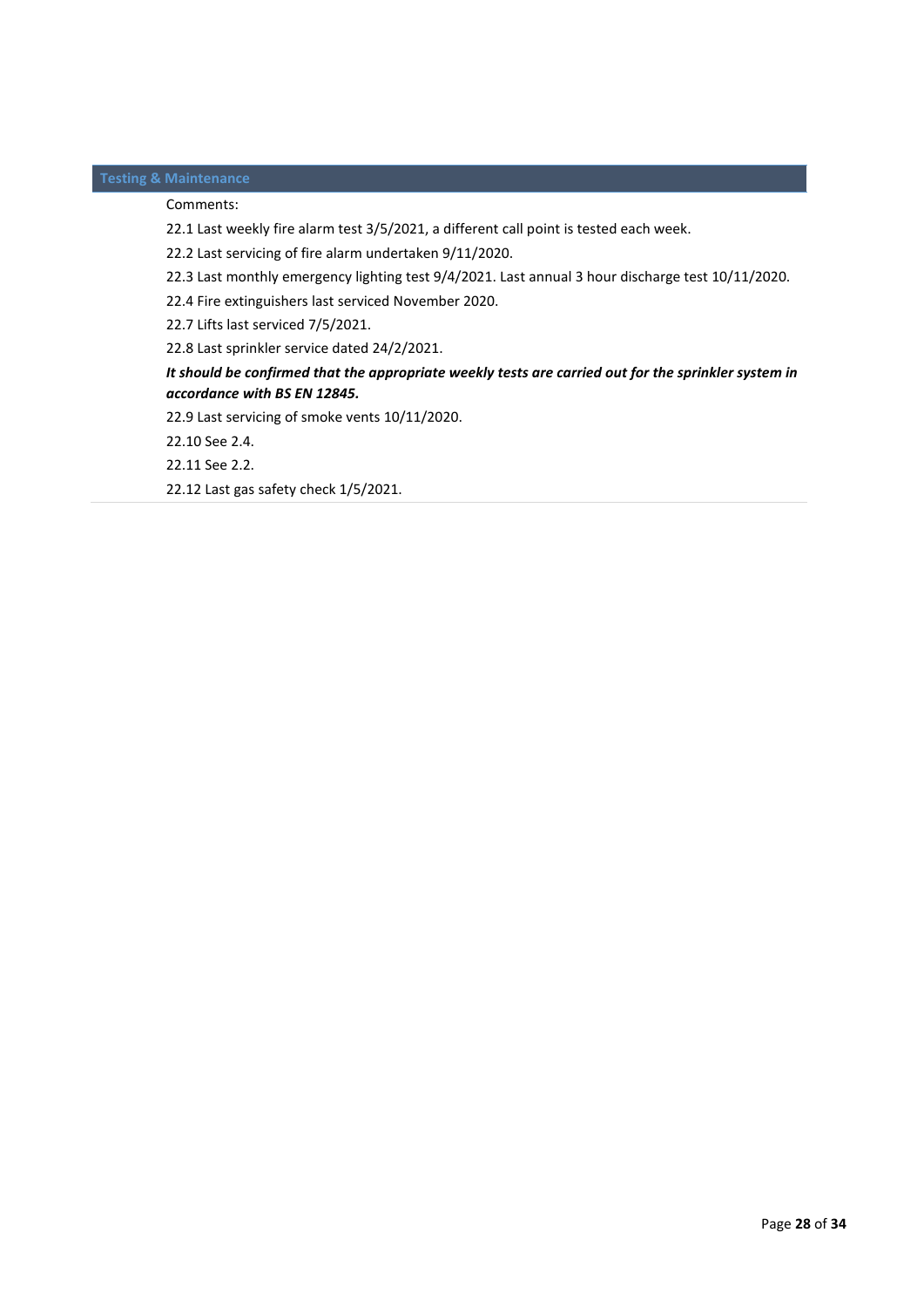#### Risk Level Estimator

| <b>Potential consequences of</b><br>fire | <b>Slight Harm</b> | <b>Moderate Harm</b> | <b>Extreme Harm</b> |
|------------------------------------------|--------------------|----------------------|---------------------|
| $\Rightarrow$                            |                    |                      |                     |
| <b>Likelihood of Fire</b>                |                    |                      |                     |
| ⇓                                        |                    |                      |                     |
| Low                                      | Trivial risk       | Tolerable risk       | Moderate risk       |
| <b>Medium</b>                            | Tolerable risk     | Moderate risk        | Substantial risk    |
| <b>High</b>                              | Moderate risk      | Substantial risk     | Intolerable risk    |

Taking into account the fire prevention measures observed at the time of this risk assessment, it is considered that the hazard from fire (likelihood of fire) at these premises is:

| Low $\Gamma$ | Medium $\boxed{\triangle}$ | High $\Box$ |
|--------------|----------------------------|-------------|
|              |                            |             |

In this context, a definition of the above terms is as follows:

| Low:    | Unusually low likelihood of fire as a result of negligible potential sources of ignition.                                                                                            |
|---------|--------------------------------------------------------------------------------------------------------------------------------------------------------------------------------------|
| Medium: | Normal fire hazards (e.g. potential ignition sources) for this type of occupancy,<br>with fire hazards generally subject to appropriate controls (other than minor<br>shortcomings). |
| High:   | Lack of adequate controls applied to one or more significant fire hazards, such as to<br>result in significant increase in likelihood of fire.                                       |

Taking into account the nature of the building and the occupants, as well as the fire protection and procedural arrangements observed at the time of this fire risk assessment, it is considered that the consequences for life safety in the event of fire would be:



In this context, a definition of the above terms is as follows:

| Slight harm:         | Outbreak of fire unlikely to result in serious injury or death of any occupant (other than<br>an occupant sleeping in a room in which a fire occurs).           |
|----------------------|-----------------------------------------------------------------------------------------------------------------------------------------------------------------|
| Moderate harm:       | Outbreak of fire could foresee-ably result in injury (including serious injury) of one or<br>more occupants, but it is unlikely to involve multiple fatalities. |
| <b>Extreme harm:</b> | Significant potential for serious injury or death of one or more occupants.                                                                                     |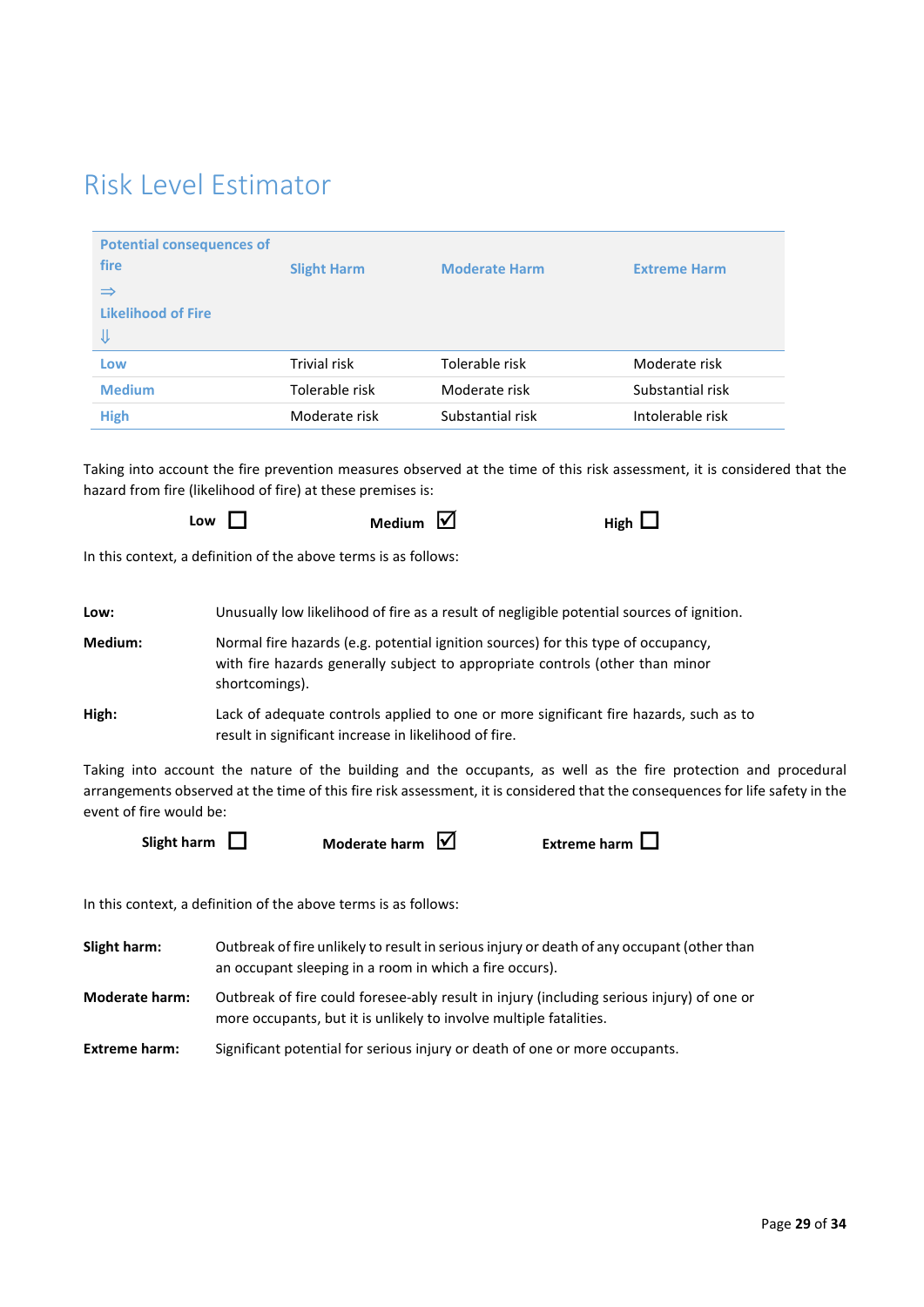Accordingly, it is considered that the risk to life from fire at these premises is:



**Comments:** 

A suitable risk-based control plan should involve effort and urgency that is proportional to risk. The following risk-based control plan is based on one advocated by BS 8800 for general health and safety risks:

| <b>Risk level</b>  | <b>Action and timescale</b>                                                                                                                                                                                                                                                                                                                                                                                                                 |
|--------------------|---------------------------------------------------------------------------------------------------------------------------------------------------------------------------------------------------------------------------------------------------------------------------------------------------------------------------------------------------------------------------------------------------------------------------------------------|
| <b>Trivial</b>     | No action is required and no detailed records need be kept.                                                                                                                                                                                                                                                                                                                                                                                 |
| <b>Tolerable</b>   | No major additional controls required. However, there might be a need for<br>reasonably practicable improvements that involve minor or limited cost.                                                                                                                                                                                                                                                                                        |
| <b>Moderate</b>    | It is essential that efforts are made to reduce the risk. Risk reduction measures,<br>which should take cost into account, should be implemented within a defined time<br>period. Where moderate risk is associated with consequences that constitute<br>extreme harm, further assessment might be required to establish more precisely<br>the likelihood of harm as a basis for determining the priority for improved control<br>measures. |
| <b>Substantial</b> | Considerable resources might have to be allocated to reduce the risk. If the building<br>is unoccupied, it should not be occupied until the risk has been reduced. If the<br>building is occupied, urgent action should be taken.                                                                                                                                                                                                           |
| <b>Intolerable</b> | Building (or relevant area) should not be occupied until the risk is reduced.                                                                                                                                                                                                                                                                                                                                                               |

**(Note that, although the purpose of this section is to place the fire risk in context, the above approach to fire risk assessment is subjective and for guidance only. All hazards and deficiencies identified in this report should be addressed by implementing all recommendations contained in the following action plan. The fire risk assessment should be reviewed regularly.)**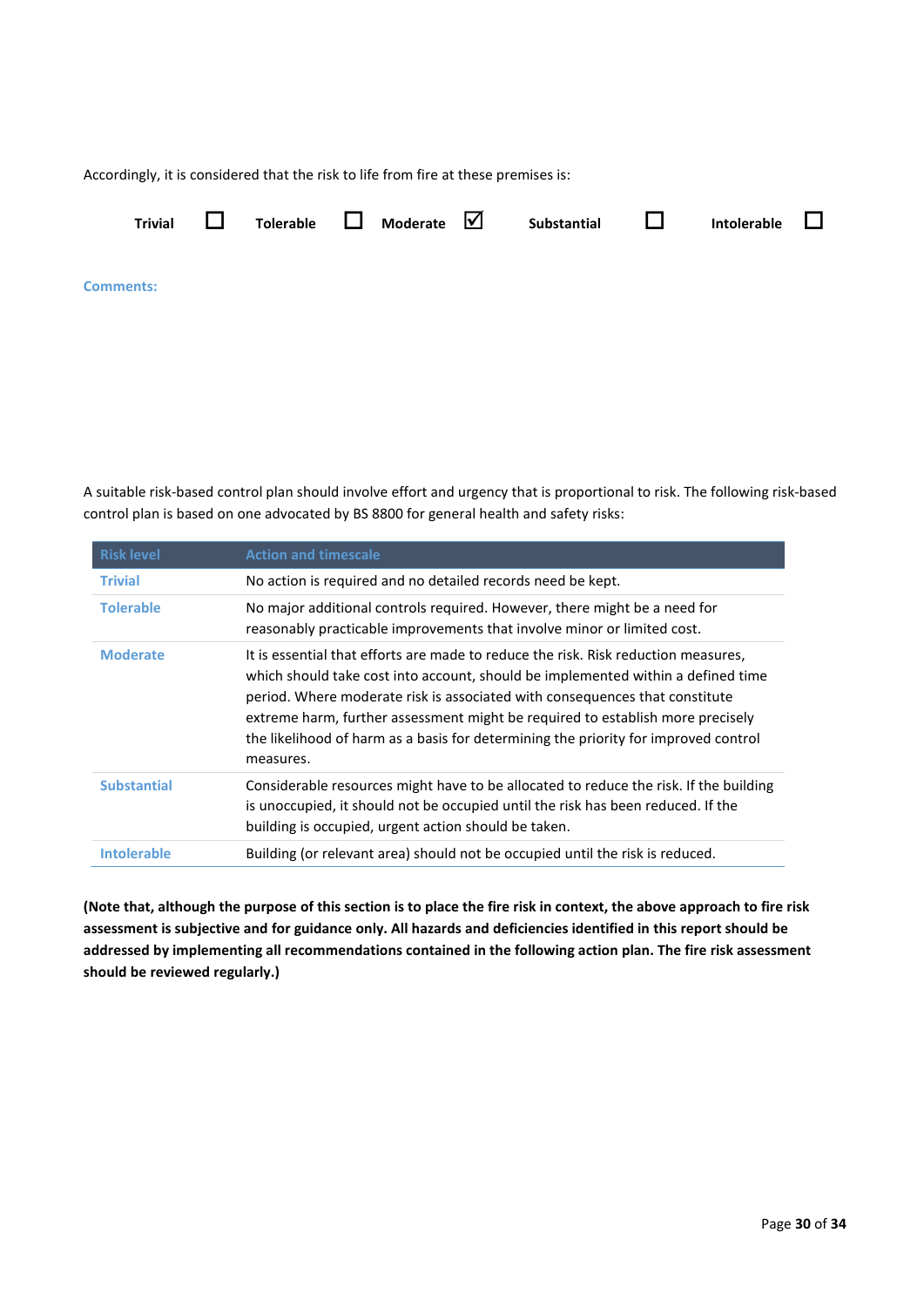### Document Control

| <b>Author</b>                     | Helen Dillon                     | <b>Qualifications</b> | Tier 3 (NAFRAR) 2021,<br>MIFSM CFPA Europe<br>Dip |
|-----------------------------------|----------------------------------|-----------------------|---------------------------------------------------|
| <b>Signed</b>                     |                                  | <b>Date</b>           | 10 <sup>th</sup> June 2021                        |
|                                   |                                  |                       |                                                   |
| <b>Verifier</b>                   | Nicola Thomson                   | <b>Qualifications</b> | <b>AIFSM</b>                                      |
| <b>Signed</b>                     | $\chi_{\cup_{k=1,\dots,N_\ell}}$ | <b>Date</b>           | $17th$ June 2021                                  |
| <b>Document</b><br><b>Version</b> | FRA LH PAS79 2017 v.1.0          |                       |                                                   |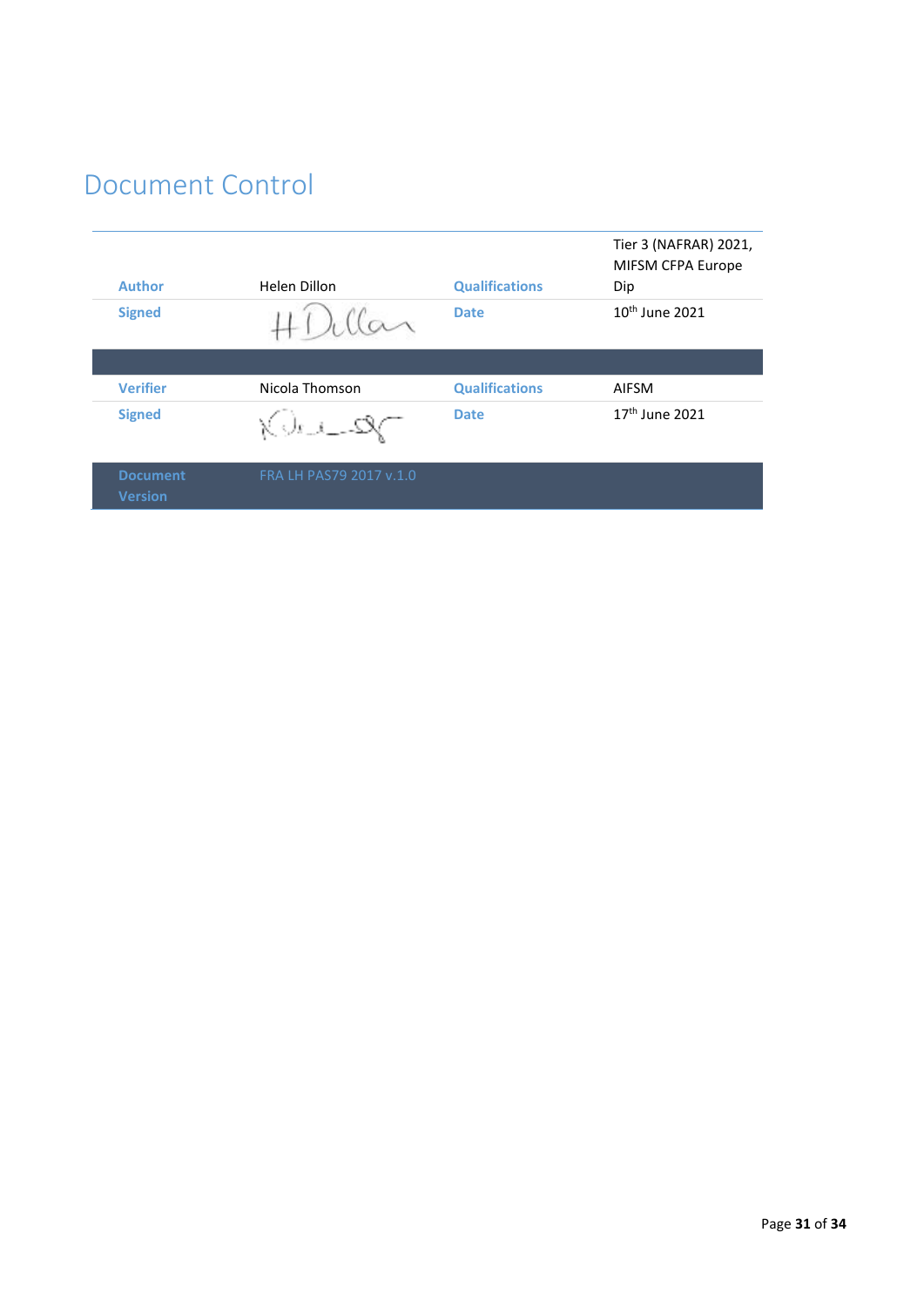### Appendix A – Photographs (if applicable)

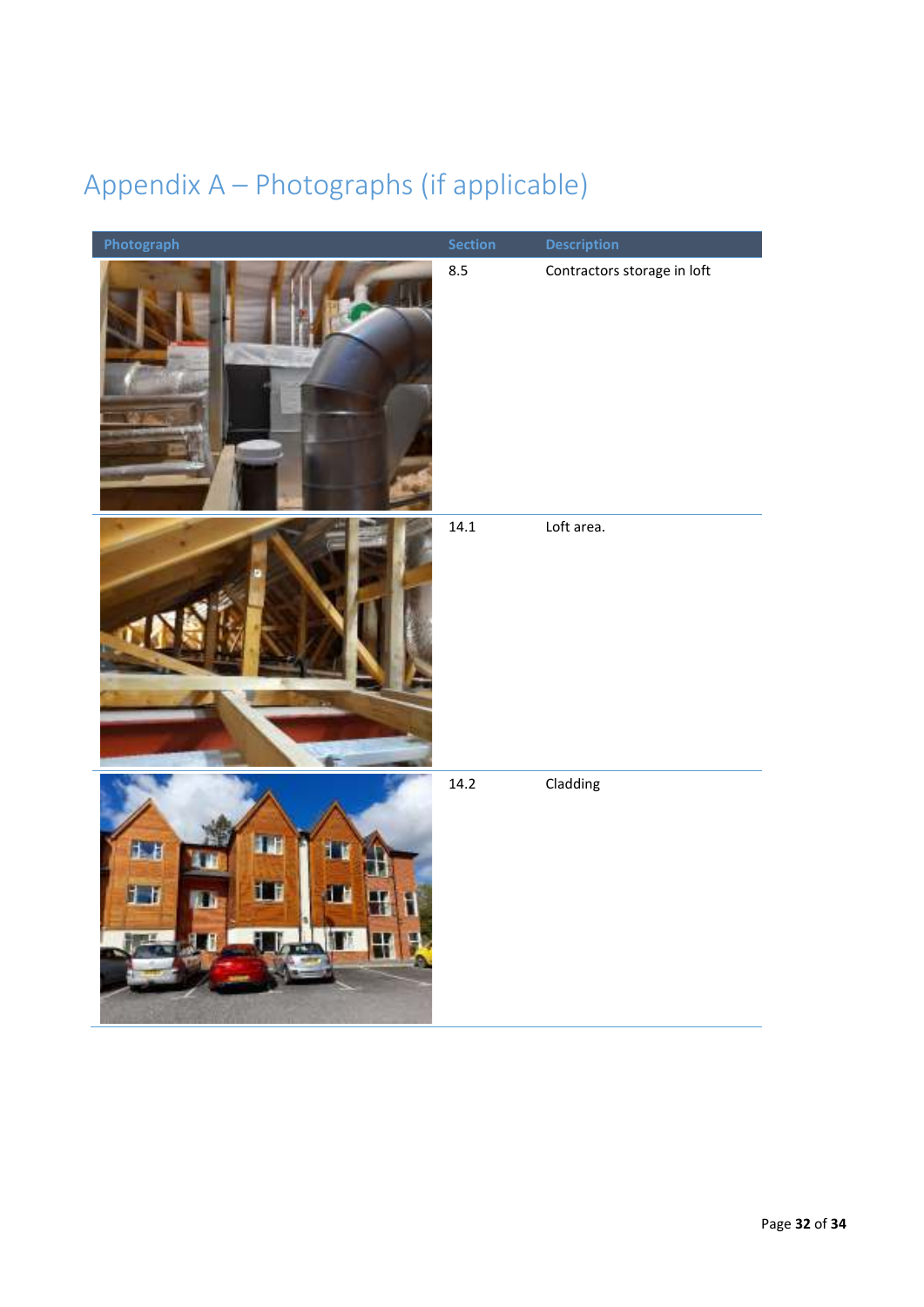